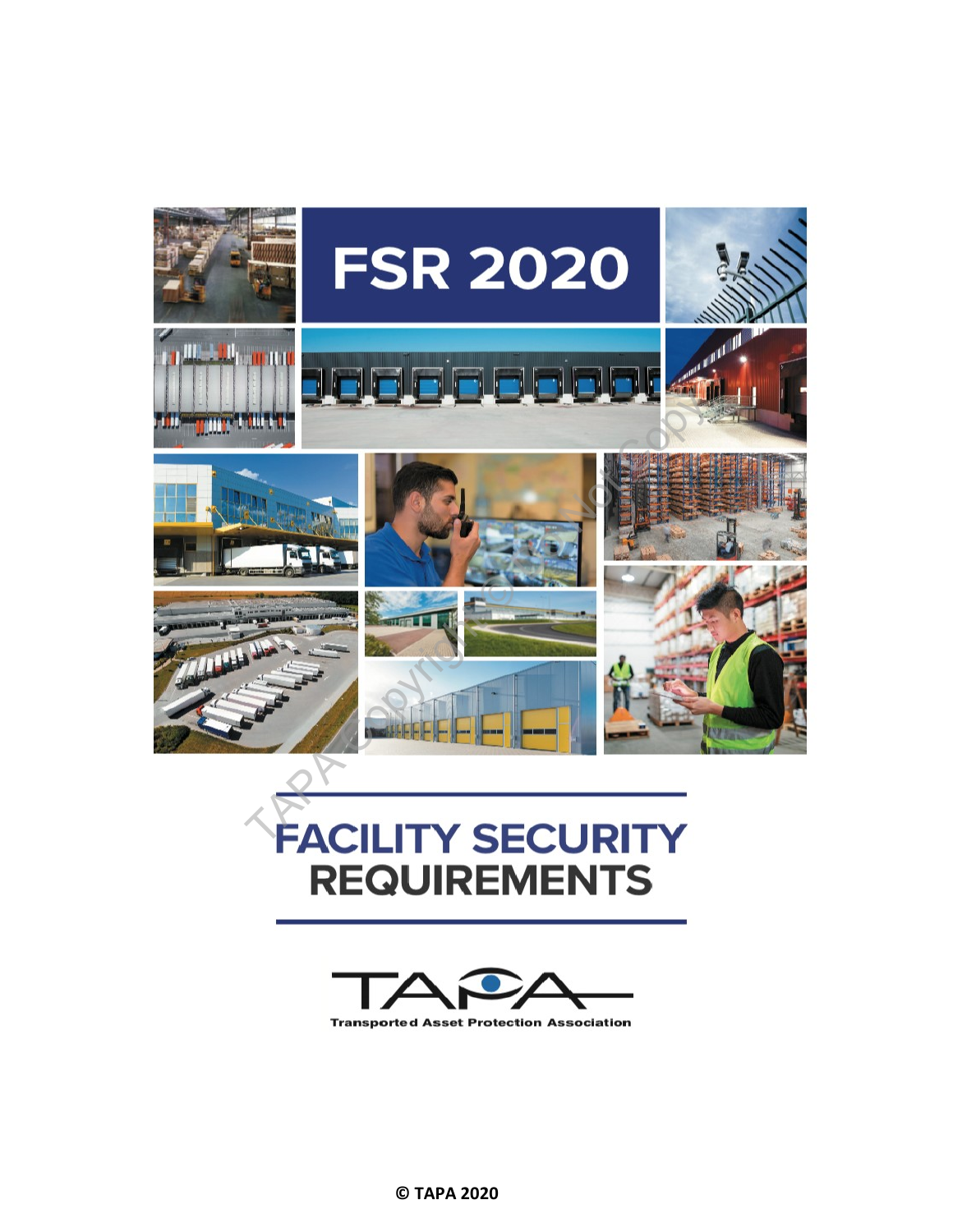

**Transported Asset Protection Association** 

# **Facility Security Requirements FSR 2020**

*TAPA Standards* 

5030 Champion Blvd, G-11 #266 Boca Raton, Florida 33496 U.S.A. www.tapaonline.org Tel. (561) 617-0096

TAPA Americas TAPA Asia Pacific TAPA EMEA 1 Gateway Drive, Westgate Tower #07-01, Singapore 608531

> www.tapa-apac.org Tel. (65) 6514 9648

TAP Copyright ©

Rhijngeesterstraatweg 40D 2341 BV Oegstgeest The Netherlands

www.tapaemea.org Tel. +44 1633 251325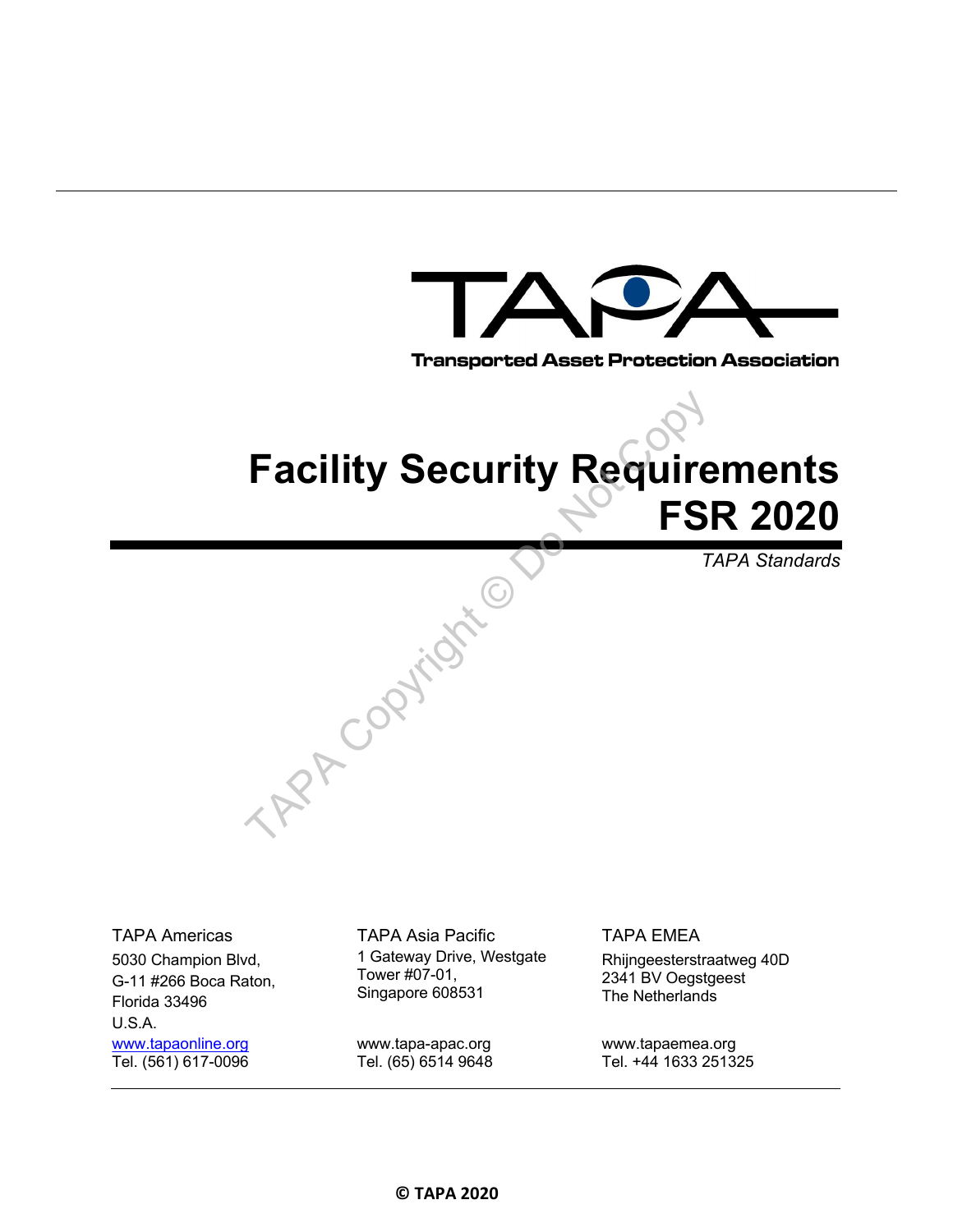

#### **FSR Table of Contents**

## **FSR Table of Contents**

|                         | 1 Introduction                                                                |  |
|-------------------------|-------------------------------------------------------------------------------|--|
|                         |                                                                               |  |
|                         |                                                                               |  |
|                         |                                                                               |  |
|                         | 2 About TAPA                                                                  |  |
|                         |                                                                               |  |
|                         |                                                                               |  |
|                         |                                                                               |  |
| $\overline{\mathbf{3}}$ | <b>TAPA Standards</b>                                                         |  |
|                         |                                                                               |  |
|                         |                                                                               |  |
|                         |                                                                               |  |
| $\overline{\mathbf{4}}$ | <b>Legal Guidance</b>                                                         |  |
|                         |                                                                               |  |
|                         |                                                                               |  |
|                         |                                                                               |  |
|                         |                                                                               |  |
|                         |                                                                               |  |
| 5                       | <b>Contracts and Subcontracting</b>                                           |  |
|                         |                                                                               |  |
|                         |                                                                               |  |
|                         |                                                                               |  |
|                         |                                                                               |  |
| 6                       | <b>Waivers</b>                                                                |  |
|                         |                                                                               |  |
|                         |                                                                               |  |
|                         |                                                                               |  |
|                         |                                                                               |  |
| $\overline{7}$          | <b>Facility Security Requirements</b>                                         |  |
|                         |                                                                               |  |
|                         |                                                                               |  |
|                         |                                                                               |  |
|                         |                                                                               |  |
|                         |                                                                               |  |
|                         |                                                                               |  |
|                         |                                                                               |  |
| 8                       |                                                                               |  |
|                         | Central function requirements (only applicable for Multi-site certifications) |  |
|                         |                                                                               |  |
|                         |                                                                               |  |
|                         |                                                                               |  |
|                         |                                                                               |  |
|                         |                                                                               |  |
|                         |                                                                               |  |
|                         |                                                                               |  |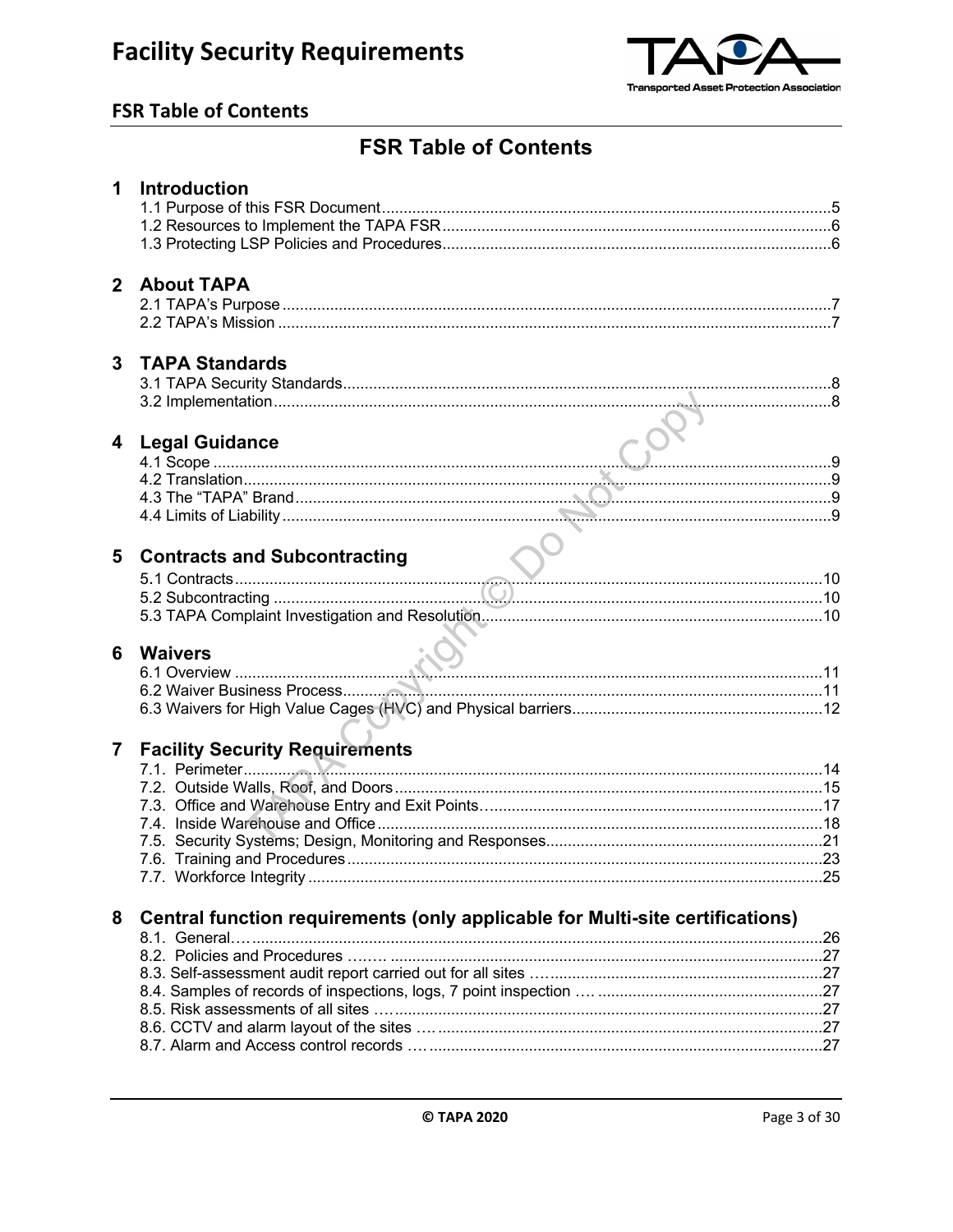

#### **FSR Table of Contents**

## **FSR Table of Contents (continued)**

| 8.10. Management review to evaluate the self-audits, SCAR raised, losses, thefts |  |
|----------------------------------------------------------------------------------|--|
|                                                                                  |  |

#### **9 IT and Cyber Security Threat.** *Enhanced option*

TAP Copyright © Do Not Copy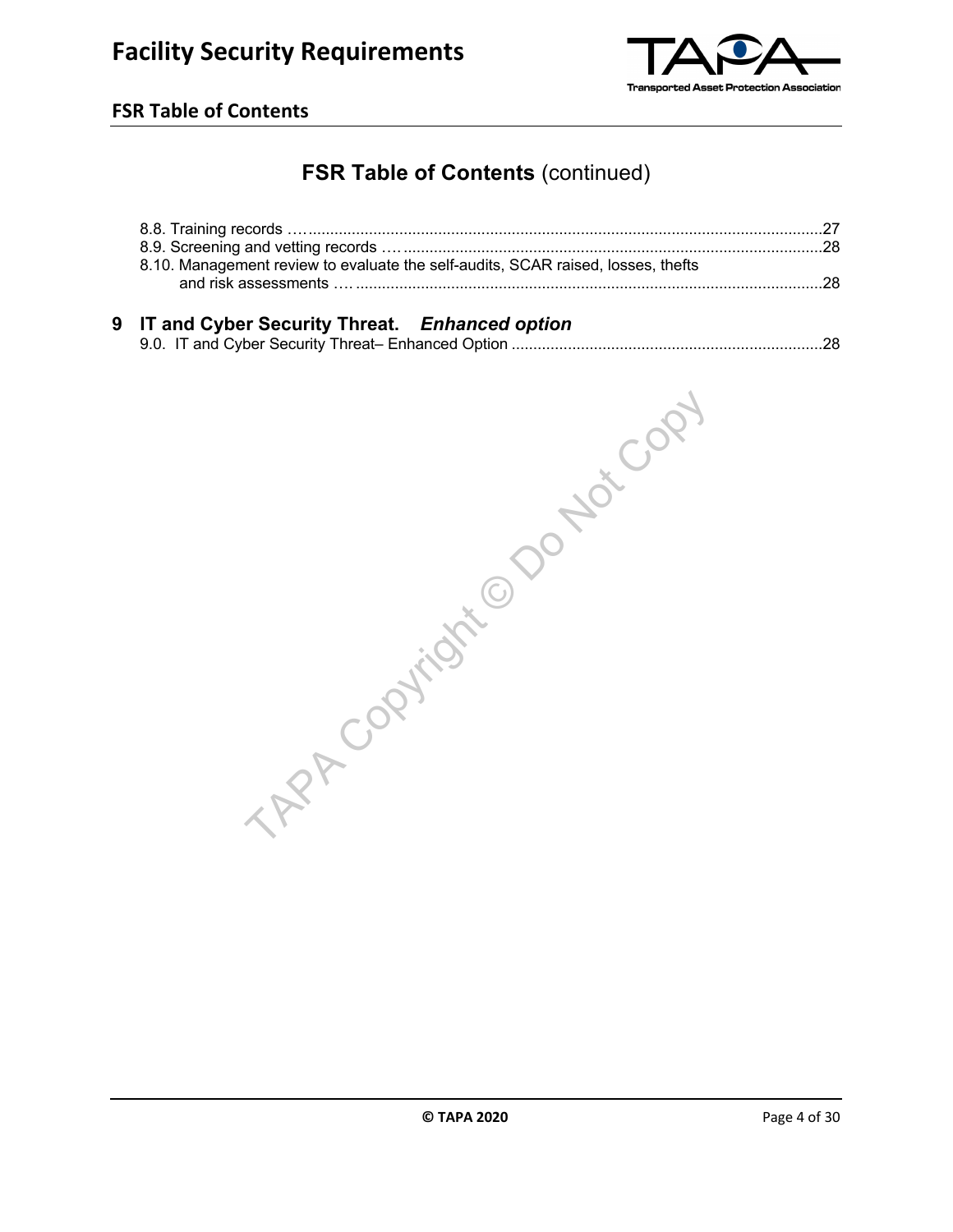

#### **1. Introduction**

#### **1.1 Purpose of this FSR Document**

This Facility Security Requirements (FSR) document is the official TAPA Standard for secure warehousing and storage. It is a common global Standard that can be used in business / security agreements between Buyers and Logistics Service Providers (LSPs) and/or other Applicants seeking Certification.

In the development of this Standard, TAPA recognizes the multiple differences in how storage services are provided globally, regionally, and even within companies, and that the FSR may apply to all or part of the services provided by a LSP/Applicant. Depending on the complexity and size of the supply chain, compliance with TAPA Standards may be achieved through a single LSP/Applicant or multiple LSPs/Applicants and qualified subcontractors. compliance with TAPA Standards may be achieved through a sir<br>or multiple LSPs/Applicants and qualified subcontractors.<br>
Scope<br>
TAPA has developed three options to support certification:<br>
• Single site Certification by IAB.

#### **Scope**

TAPA has developed three options to support certification:

- Single site Certification by Independent Audit Body (IAB).
- Multi-site Certification by IAB.
- Self-audit Certification by Authorized Auditors (AA) by LSP/Applicant or IAB.

#### **Audience**

Typical users of the TAPA Standards include:

- **Buyers**
- LSPs/Applicants
- Law Enforcement or other government organizations
- Professional Supply Chain Organizations
- **Insurers**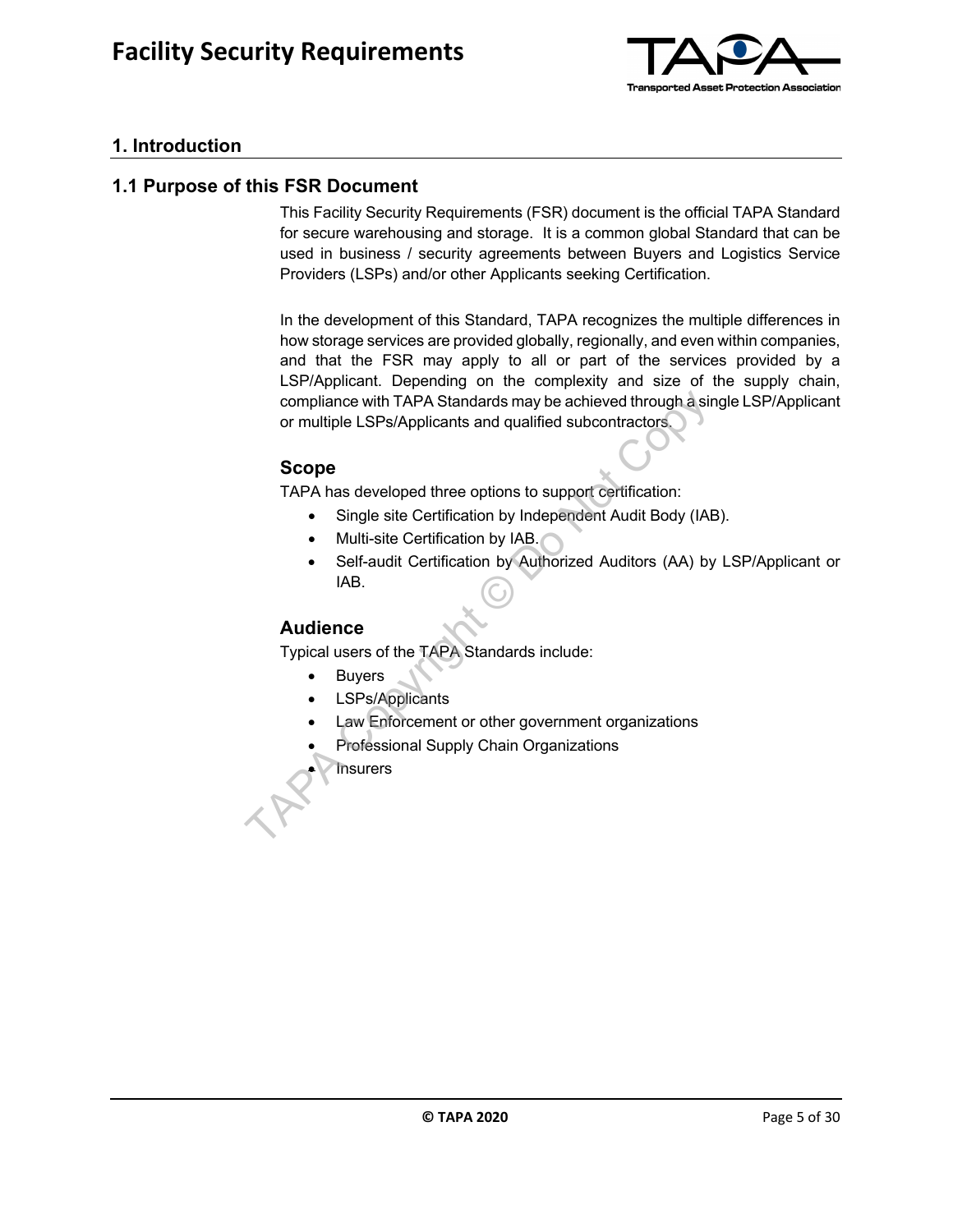

#### **1. Introduction**

#### **1.2 Resources to Implement the TAPA FSR**

The resources to meet the requirements of the FSR shall be the responsibility of the LSP/Applicant and at the LSP's/Applicant's own expense, unless as negotiated or otherwise agreed upon by Buyer and LSP/Applicant.

#### **1.3 Protecting LSP Policies and Procedures**

Copies of security policies and procedures documents will only be submitted to Buyer in accordance with signed disclosure agreements between LSP/Applicant and Buyer and shall be handled as confidential information.

TAP Copyright © Do Not Copy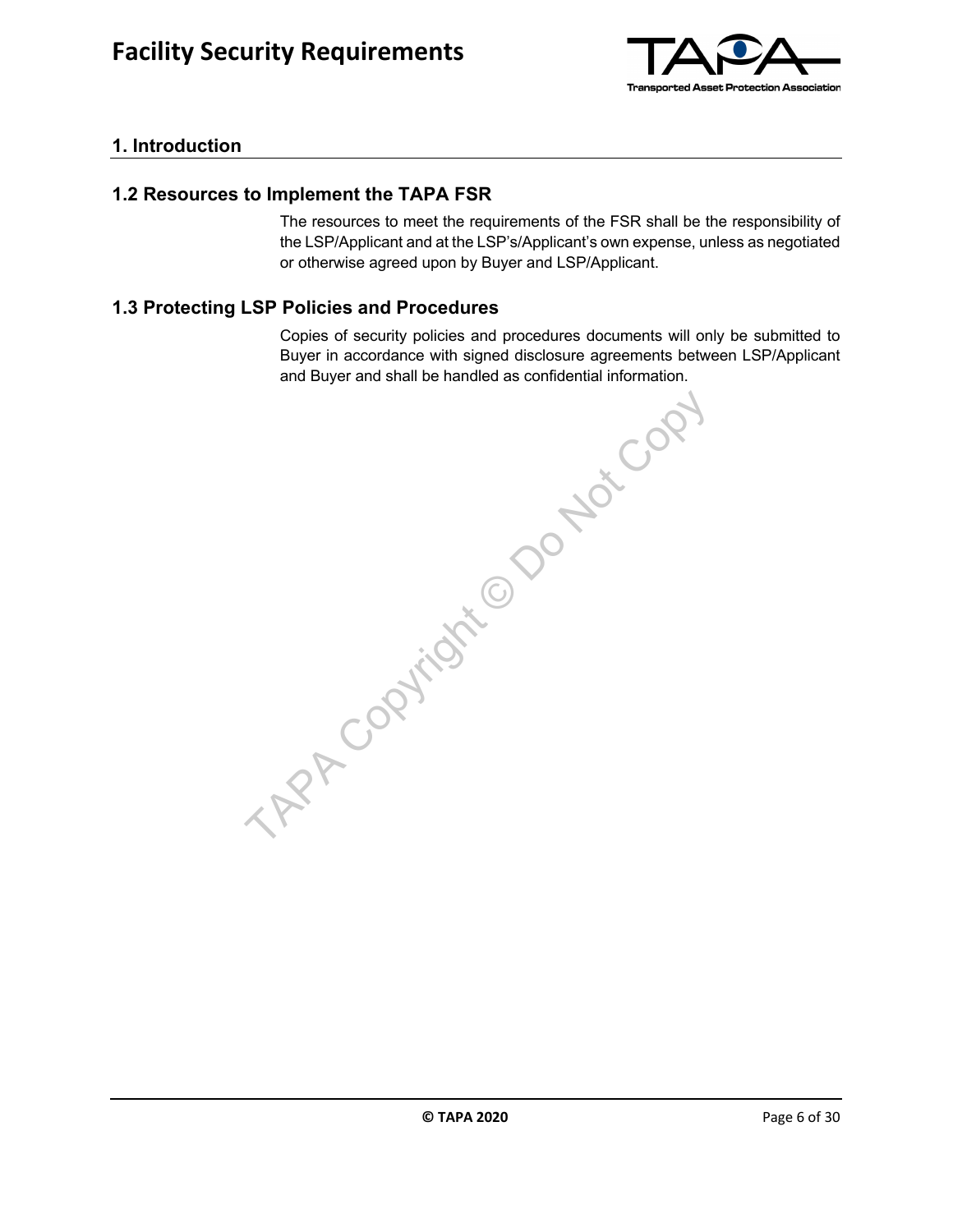

#### **2. About TAPA**

#### **2.1 TAPA's Purpose**

Cargo crime is one of the biggest supply chain challenges for manufacturers of valuable, high risk products and their logistics service providers.

The threat is no longer only from opportunist criminals. Today, organized crime rings are operating globally and using increasingly sophisticated attacks on vehicles, premises, and personnel to achieve their aims.

TAPA is a unique forum that unites global manufacturers, logistics providers, freight carriers, law enforcement agencies, and other stakeholders with the common aim of reducing losses from international supply chains. TAPA's primary focus is theft prevention through the use of real-time intelligence and the latest preventative measures.

#### **2.2 TAPA's Mission**

TAPA's mission is to help protect members' assets by minimizing cargo losses from the supply chain. TAPA achieves this through the development and application of global Security Standards, recognized industry practices, technology, education, benchmarking, regulatory collaboration, and the proactive identification of crime trends and supply chain security threats. TAP Copyright

**C TAPA 2020 Page 7 of 30**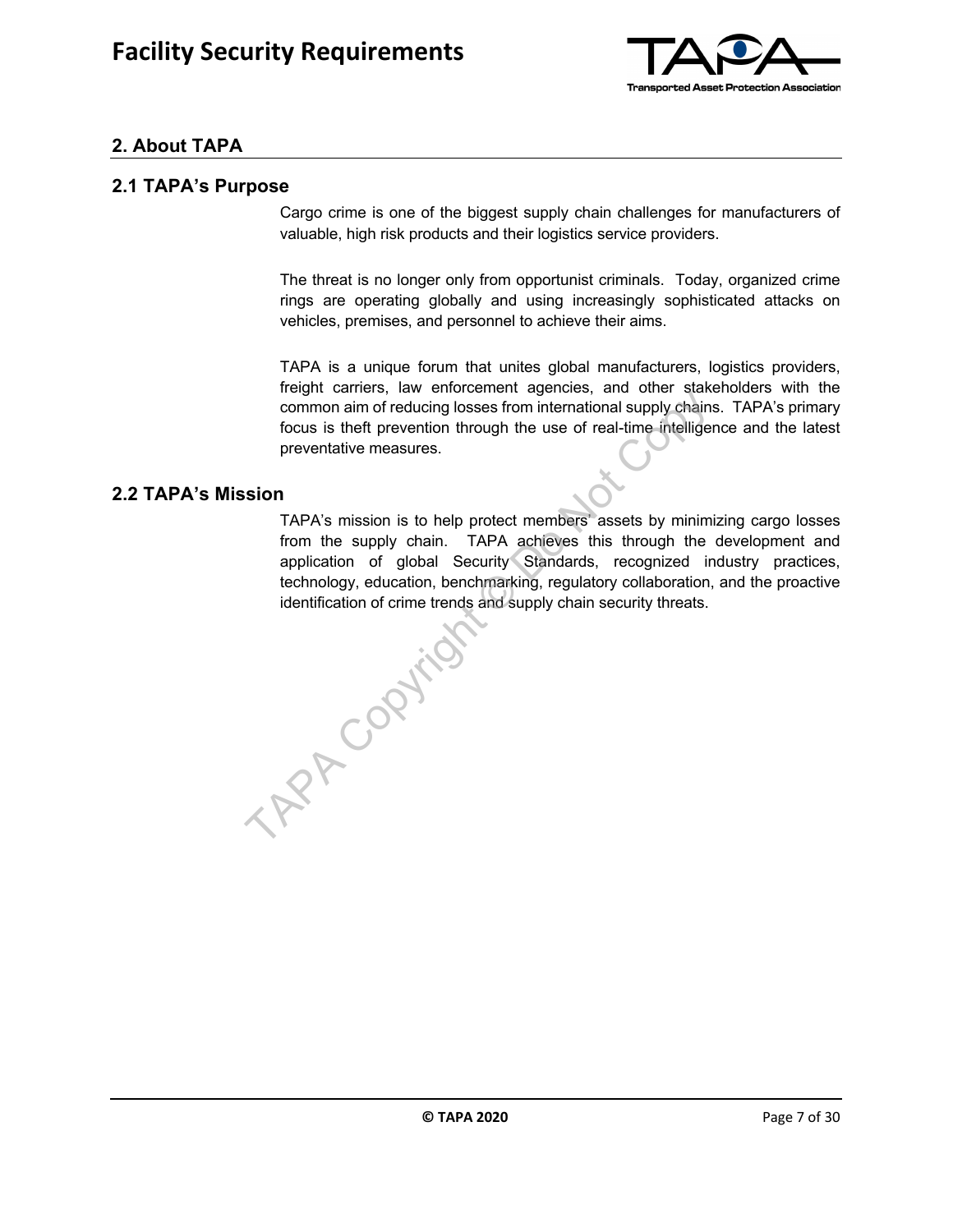

#### **3. TAPA Standards**

#### **3.1 TAPA Security Standards**

The following global TAPA Security Standards have been created to ensure secure transportation and storage of high-value theft-targeted cargo:

- The Facility Security Requirements (FSR) represents minimum standards specifically for *secure warehousing, or in-transit storage,* within a supply chain.
- The Trucking Security Requirements (TSR) focuses exclusively on transport by truck and represents minimum standards specifically for *transporting products via road* within a supply chain.

TAPA global Security Standards are reviewed and revised as needed every three years.

#### **This document addresses the FSR requirements only.**

- The certification process for TAPA FSR is documented in TAPA FSR Certification Framework document.
- Both the current versions of the TAPA FSR and TAPA FSR Certification Framework document must be followed to achieve TAPA FSR certification status.

#### **3.2 Implementation**

Successful implementation of the TAPA Security Standards is dependent upon LSPs (Logistics Service Providers)/Applicants, Buyers (owners of the cargo), and TAPA Authorized Auditors working together. TAPA global Security Standards are reviewed and revised as n<br>years.<br>This document addresses the FSR requirements only.<br>This document addresses the FSR requirements only.<br>The certification promesos for TAPA FSR is documente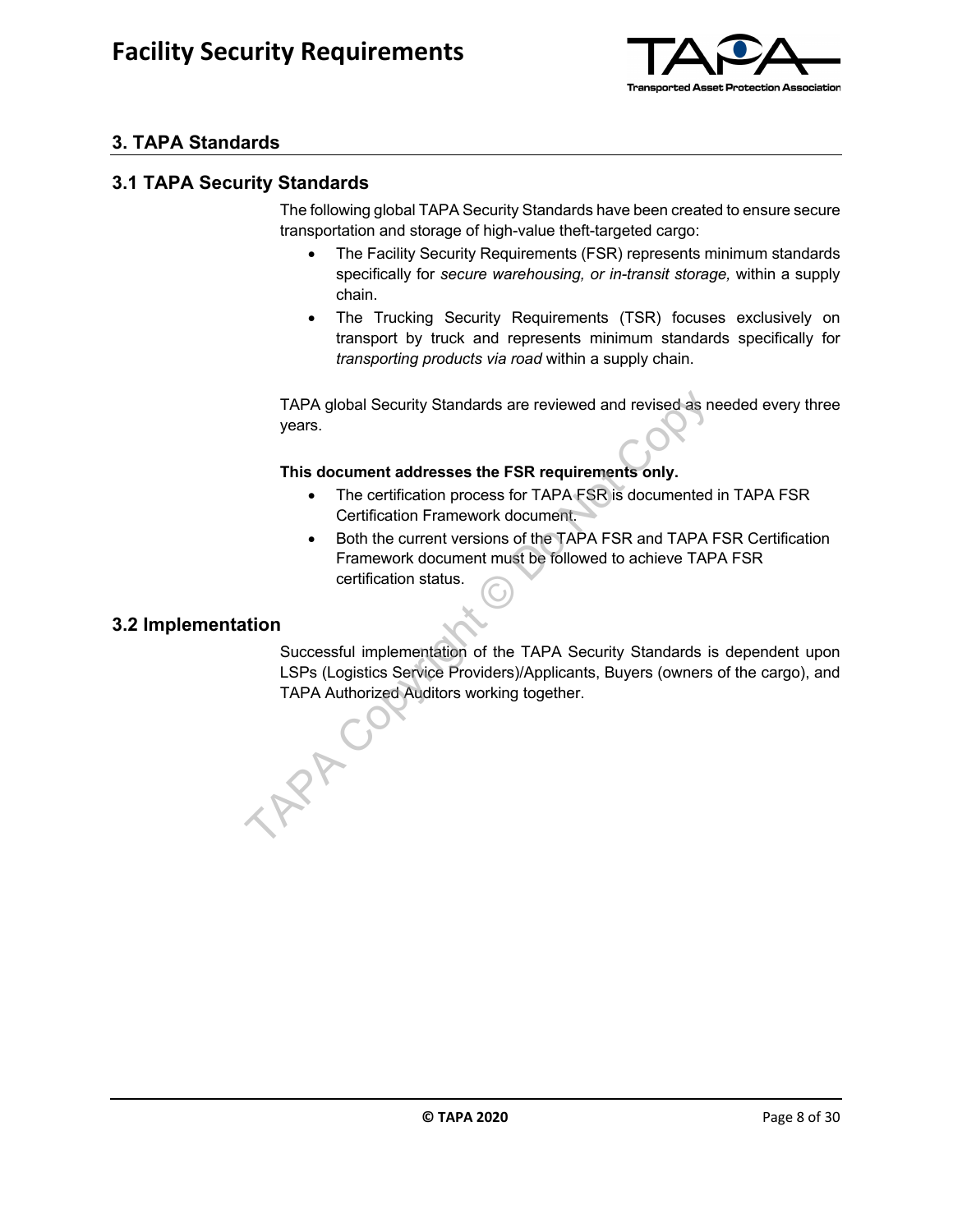

#### **4. Legal Guidance**

#### **4.1 Scope**

The FSR is a Global Standard and all sections of the Standard are mandatory unless an exception is granted through the official waiver process. (See Section 6.).

#### **4.2 Translation**

In geographical areas where English is not the first language, and where translation is necessary and applicable, it is the responsibility of the LSP/Applicant and its agents to ensure that any translation of the FSR, or any of its parts, accurately reflects the intentions of TAPA in the development and publication of these Standards.

#### **4.3 The "TAPA" Brand**

"TAPA" is a registered trademark of the Transported Asset Protection Association and may not be used without the express written permission of TAPA through its officially recognized regions. TAPA Standards and associated material are published through, and by TAPA, and may not be revised, edited, or changed by any party without the express written permission of TAPA. Misuse of the TAPA brand may result in removal of certification or legal action.

#### **4.4 Limits of Liability**

By publication of these Standards, TAPA provides no guarantee or assurance that all cargo theft events will be prevented, whether or not the Standards are fully deployed and properly implemented. Any liability that may result from a theft of cargo in storage, or any other loss of cargo in storage under the FSR Standards will be for the account of the LSP/Applicant and/or the Buyer in accordance with the terms and conditions in their contract with each other and any laws or statutes which may apply within the subject jurisdiction. The Standards Controllation of the Standards Controllation of the Standards of the Standard Controllation of the Standards and may not be used without the express written permission of officially recognized regions. TAPA S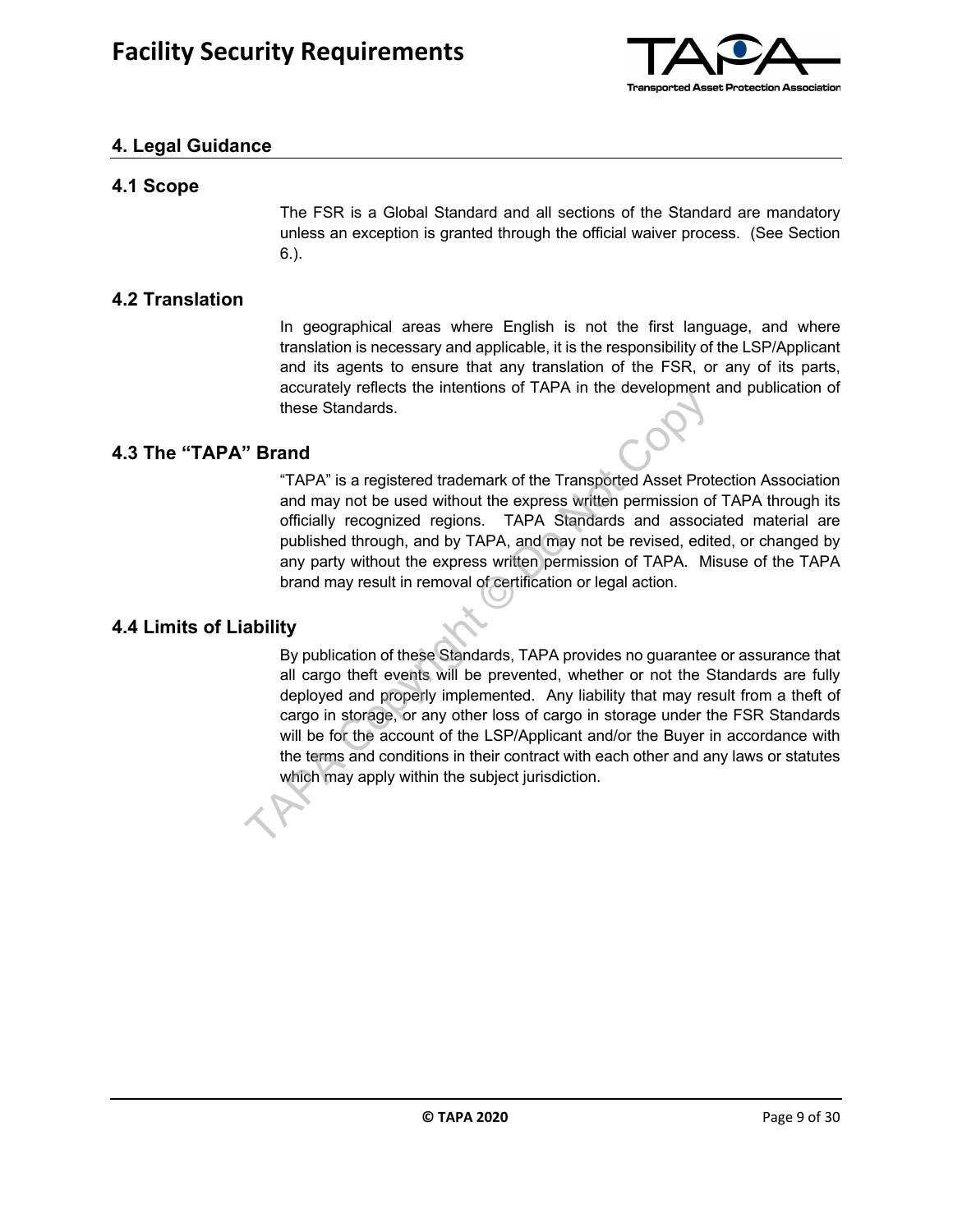

#### **5. Contracts and Subcontracting**

#### **5.1 Contracts**

The safe and secure transportation, storage, and handling of the Buyer's assets is the responsibility of the LSP/Applicant, its agents and subcontractors throughout the collection, transit, storage, and delivery, as specified in a release or contract.

Where the FSR is referenced or included in the contract between the LSP/Applicant and Buyer, it shall also be referenced in the LSP's/Applicant's security program.

LSP shall provide Buyer with evidence of FSR Certification and, where appropriate, evidence that FSR requirements have been met. Further, any alleged failure by the LSP/Applicant to implement the FSR requirements shall be resolved according to the terms of the contract negotiated between the Buyer and the LSP/Applicant. Experiments have been met Container appropriate, evidence that FSR requirements have been met F<br>failure by the LSP/Applicant to implement the FSR requirements<br>according to the terms of the contract negotiated between t<br>LSP

#### **5.2 Subcontracting**

Subcontractors of storage includes a contractual requirement that the subcontracting LSP/Applicant meets all noted FSR Standards.

#### **5.3 TAPA Complaint Investigation and Resolution**

If TAPA receives a formal complaint concerning the performance of a certified LSP/Applicant, TAPA (subject to validation) may require that the LSP/Applicant contract for a re-audit at the LSP/Applicant expense. If the LSP/Applicant fails the audit, or refuses to comply with this process, their certificate may be withdrawn.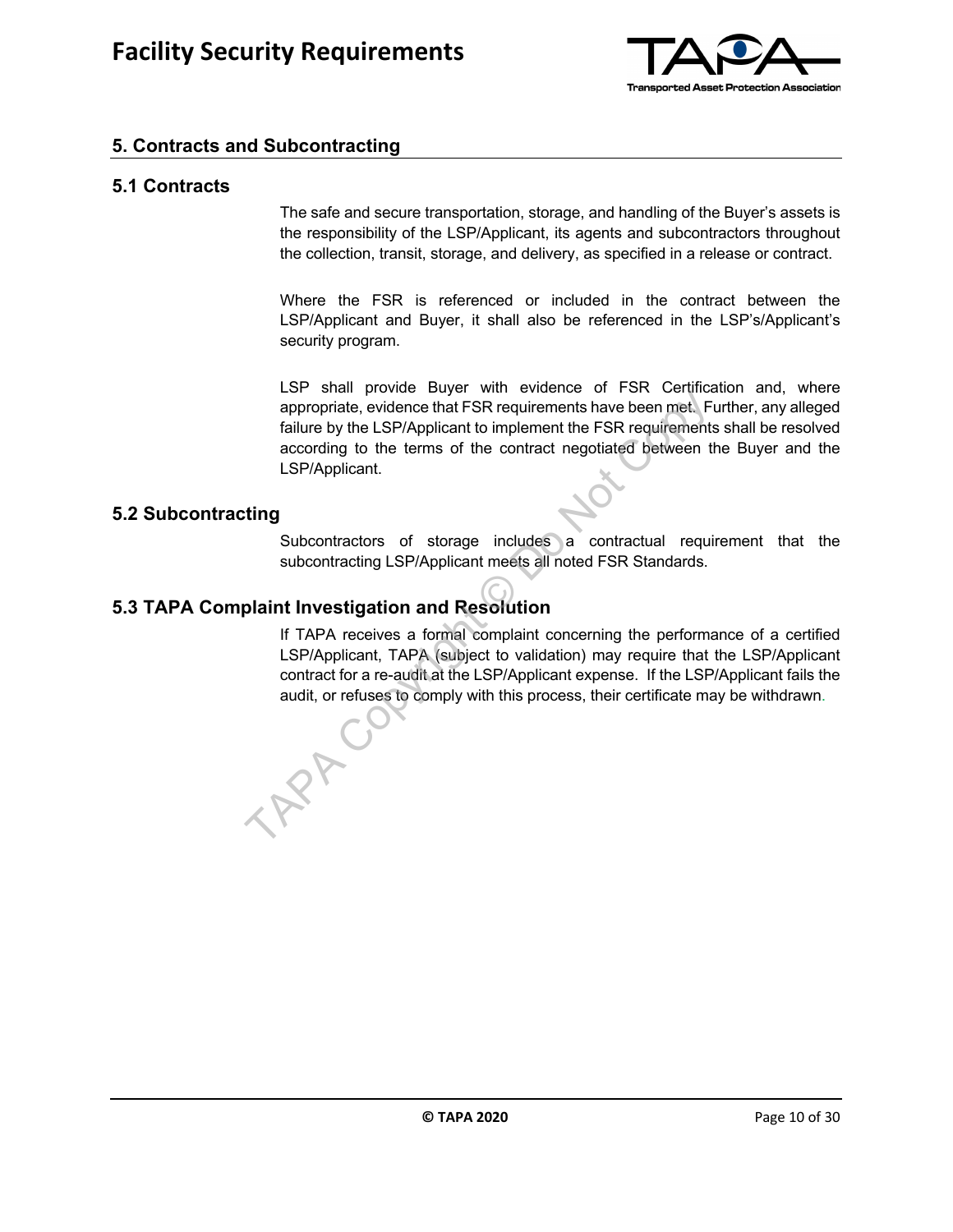

#### **6. Waivers**

#### **6. 1 Overview**

A waiver is a written approval granted to either exempt a facility from a specific TAPA requirement or to accept an alternative compliance solution. A waiver may be requested if an LSP/Applicant cannot meet a specific requirement in the FSR and can justify alternative measures. Waivers are valid for the period of the certification.

All waiver requests for a specific security requirement (either in part or whole) must be submitted via a TAPA Waiver Request form to the Independent Audit Body (IAB)/Authorized Auditor (AA) by the LSP/Applicant (to be found on the TAPA website). The requesting LSP/Applicant takes full responsibility for the accuracy of information provided in the waiver request.

#### **6. 2 Waiver Business Process**

|             |                                     | website). The requesting LSP/Applicant takes full responsibility for the accuracy<br>of information provided in the waiver request.                                                                                                                                                                                               |
|-------------|-------------------------------------|-----------------------------------------------------------------------------------------------------------------------------------------------------------------------------------------------------------------------------------------------------------------------------------------------------------------------------------|
|             |                                     | Each waiver request must then be submitted through the IAB/AA to the TAPA<br>Regional Waiver Committee for approval. It is the responsibility of the IAB/AA to<br>decide if the request is complete and justifies processing by TAPA; this includes<br>verification of mitigating factor(s) and/or alternative security controls. |
|             |                                     | Should TAPA officials and/or Buyers challenge that waiver conditions have<br>changed, TAPA will complete a formal investigation and LSP/Applicant<br>understands that the waiver may be revoked by TAPA.                                                                                                                          |
|             | <b>6. 2 Waiver Business Process</b> |                                                                                                                                                                                                                                                                                                                                   |
|             |                                     |                                                                                                                                                                                                                                                                                                                                   |
|             |                                     | If an LSP cannot meet a specific requirement in the FSR, the waiver process below<br>is implemented.<br>Table 1: Responsibilities: Waiver Application / Evaluation                                                                                                                                                                |
| <b>Step</b> | <b>Responsibility</b>               | <b>Action</b>                                                                                                                                                                                                                                                                                                                     |
| 1.          | LSP/Applicant                       | Establishes and verifies mitigation measures.                                                                                                                                                                                                                                                                                     |
| 2.          | LSP/Applicant                       | Completes TAPA Waiver Request form and submits to the IAB / AA.                                                                                                                                                                                                                                                                   |
| 3.          | IAB/AA                              | Reviews and verifies integrity of the information contained in the TAPA<br>Waiver Request form.                                                                                                                                                                                                                                   |
| 4.          | IAB/AA                              | Submits TAPA Waiver Request form to the TAPA Regional Waiver<br>Committee.                                                                                                                                                                                                                                                        |

|  | Table 1: Responsibilities: Waiver Application / Evaluation |  |
|--|------------------------------------------------------------|--|
|  |                                                            |  |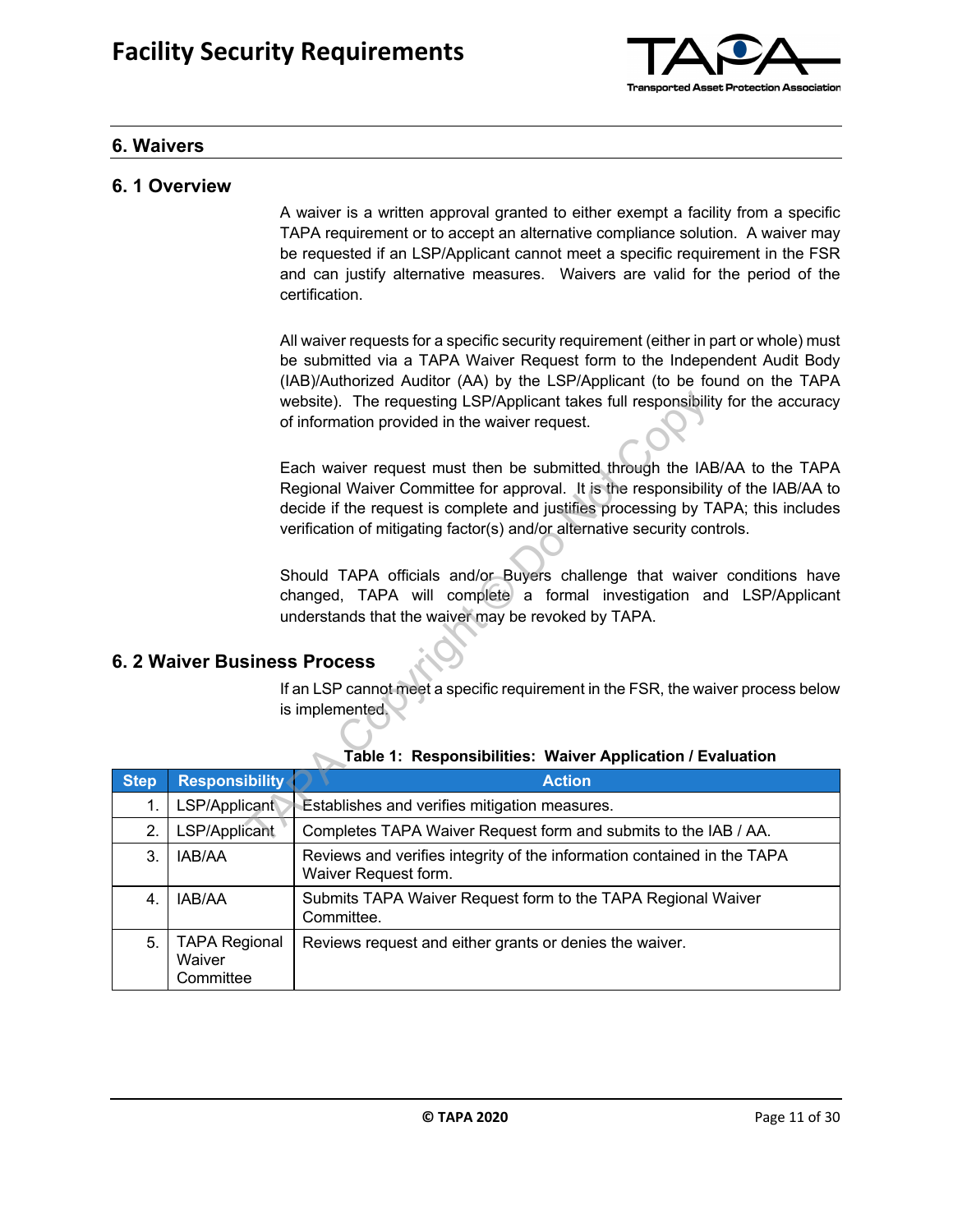

#### **6. Waivers**

#### *If Waiver Is Denied*

If the TAPA Regional Waiver Committee does not approve the waiver request, the LSP/Applicant is required to implement the full security requirements of the FSR.

#### *If Waiver Is Granted*

If the TAPA Regional Waiver Committee approves the waiver request, the following actions will be taken:

| <b>Step</b> | <b>Responsibility</b>                                                                                                                                          | <b>Action</b>                                                                                                         |  |  |  |  |
|-------------|----------------------------------------------------------------------------------------------------------------------------------------------------------------|-----------------------------------------------------------------------------------------------------------------------|--|--|--|--|
| 1.          | <b>TAPA Regional</b><br>Waiver<br>Committee                                                                                                                    | Documents and signs the waiver specifics.                                                                             |  |  |  |  |
| 2.          | <b>TAPA Regional</b><br>Waiver<br>Committee                                                                                                                    | Specifies the waiver lifespan (up to a maximum of three years) and sends a<br>copy to the AA.                         |  |  |  |  |
| 3.          | AA                                                                                                                                                             | Notifies the LSP/Applicant of the outcome of the Waiver Request.                                                      |  |  |  |  |
| 4.          | LSP/Applicant                                                                                                                                                  | Complies with the waiver requirements. Failure to do so shall void the<br>waiver approval.                            |  |  |  |  |
|             | (HVC, under section 4.5)                                                                                                                                       | 6. 3 Waivers for Physical Barriers (under section 1) and for High Value Cage                                          |  |  |  |  |
|             | TAPA will consider a waiver to all or part of the perimeter barrier requirements<br>and/or for the HVC if all the following preconditions are met:<br>General: |                                                                                                                       |  |  |  |  |
|             |                                                                                                                                                                | The waiver request is submitted using the official TAPA Waiver Request<br>form process and is endorsed by the IAB/AA. |  |  |  |  |

#### **Table 2: Waiver Approval**

#### **6. 3 Waivers for Physical Barriers (under section 1) and for High Value Cage (HVC, under section 4.5)**

## **General:**

- The waiver request is submitted using the official TAPA Waiver Request form process and is endorsed by the IAB/AA.
	- The waiver request includes details of any mitigating measures to ensure that vulnerable goods are not at unnecessary risk of theft or loss.
- A risk assessment must be completed and submitted with the waiver request. Any significant vulnerabilities identified in the risk assessment must be separately listed in the waiver and the actions taken to reduce the risk to an acceptable level.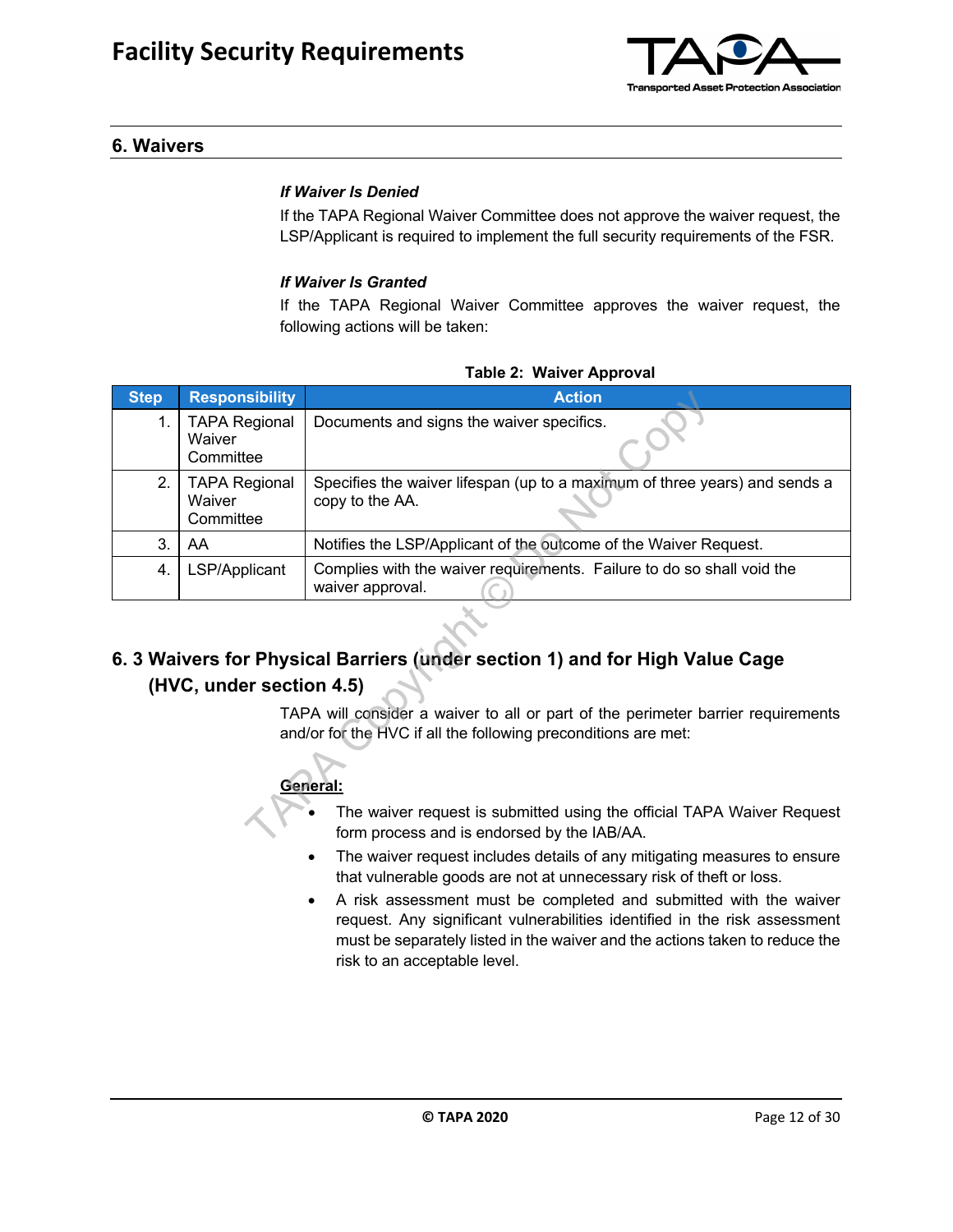

#### **6. Waivers**

**Mitigation measures to be in place and documented in the waiver request submission:**

- **Perimeter barriers:** 
	- o Additional equipment, resources and procedures introduced to assist in the timely detection of unauthorized persons or vehicles, may include but are not limited to additional lighting, CCTV coverage, enhanced people and vehicle ID enforcement procedures, LSP vest or uniform only restricted areas.
	- o Visible perimeter signs must be installed in local language indicating "No unauthorized access", "No unauthorized parking".
	- o Visible signs on external dock doors or walls are to be installed instructing drivers, visitors etc. to proceed to appropriate lobby, security control.
	- o Confirmation that procedures are in place ensuring cargo handling, shipping and receiving yard areas are inspected and compliant with waiver conditions at least weekly.
- **HVC:**

TAP COP

- o For HVC waivers the appropriate mitigation actions to minimize risk (where an HVC is not available) must be considered and documented in the annual Risk Assessment.
- o The waiver request includes an attached declaration signed by the LSP/Applicant stipulating that no Buyers require an HVC.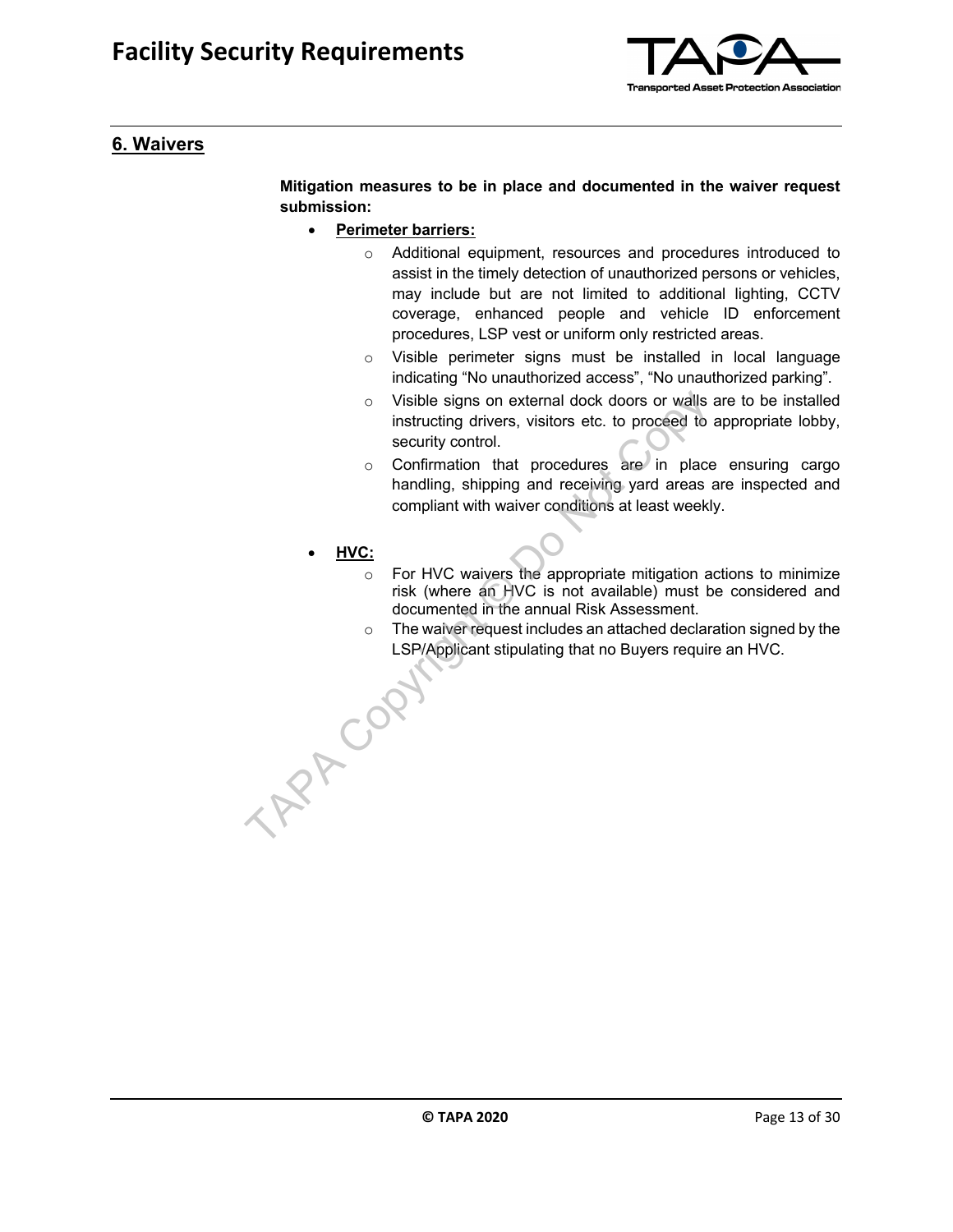

| <b>Section</b> | <b>General requirements:</b>                                                                                                                           | A |  |
|----------------|--------------------------------------------------------------------------------------------------------------------------------------------------------|---|--|
| 7.0            |                                                                                                                                                        |   |  |
| 7.0.1          | All procedures or policies required by this Standard must be documented.                                                                               |   |  |
| 7.0.2          | A procedure, log and/or key-plan is required for physical locks, access cards<br>and/or keys that manage and control the physical and electronic keys. |   |  |

| <b>Section</b>           | <b>Perimeter</b>                                                                                                                                                                                                                                                                                                                   | А            | B | C. |
|--------------------------|------------------------------------------------------------------------------------------------------------------------------------------------------------------------------------------------------------------------------------------------------------------------------------------------------------------------------------|--------------|---|----|
| 7.1                      |                                                                                                                                                                                                                                                                                                                                    |              |   |    |
|                          | Warehouse External Cargo Handling, Shipping, and Receiving Yard (General)                                                                                                                                                                                                                                                          |              |   |    |
| 7.1.1                    | CCTV able to view all traffic at external cargo handling, shipping and receiving yard<br>(including entry and exit point(s)) ensuring all vehicles and individuals are<br>recognizable at all times unless temporary obstruction due to operational needs<br>(i.e., truck loading and unloading in real time).                     |              |   |    |
| 7.1.2                    | Lighting adequate in loading and unloading areas.<br>Note: Lighting may be constant, activated by alarm, motion, sound detection, etc.,<br>with immediate illumination provided.                                                                                                                                                   | ✓            |   |    |
| 7.1.3                    | Procedure describing how unauthorized vehicles and persons are to be managed<br>within the external cargo handling, shipping and receiving yard. Instruction on<br>procedure must be delivered to relevant members of workforce, including guards.                                                                                 | ✓            |   |    |
| 7.1.4                    | Cargo handling, shipping and receiving yard is adequately controlled to prevent<br>unauthorized access.                                                                                                                                                                                                                            |              | ✔ | ✓  |
| 7.1.5                    | For ground level accessible windows or dock doors, the annual Risk Assessment<br>must evaluate the need for anti-ram barriers. (See Risk Assessment, Section<br>$7.6.5.$ ).                                                                                                                                                        | $\checkmark$ |   |    |
| <b>Physical Barriers</b> |                                                                                                                                                                                                                                                                                                                                    |              |   |    |
| 7.1.6                    | Physical barrier encloses cargo handling, shipping and receiving yard.                                                                                                                                                                                                                                                             | ✔            |   |    |
| 7.1.7                    | Physical barrier around the cargo handling, shipping and receiving yard has a<br>minimum height of 6 feet / 1.8 meters.<br>Note: The physical barrier, designed to prevent unauthorized access, must be a<br>height of 6 feet / 1.8 meters along its entire length, including areas where ground<br>level changes, i.e., is lower. | ✔            |   |    |
| 7.1.8                    | Physical barrier around the cargo handling, shipping and receiving yard maintained<br>in good condition.                                                                                                                                                                                                                           | ✔            |   |    |
| 7.1.9                    | Gate(s) within the cargo handling, shipping and receiving yard barriers manned or<br>electronically controlled.                                                                                                                                                                                                                    | ✔            |   |    |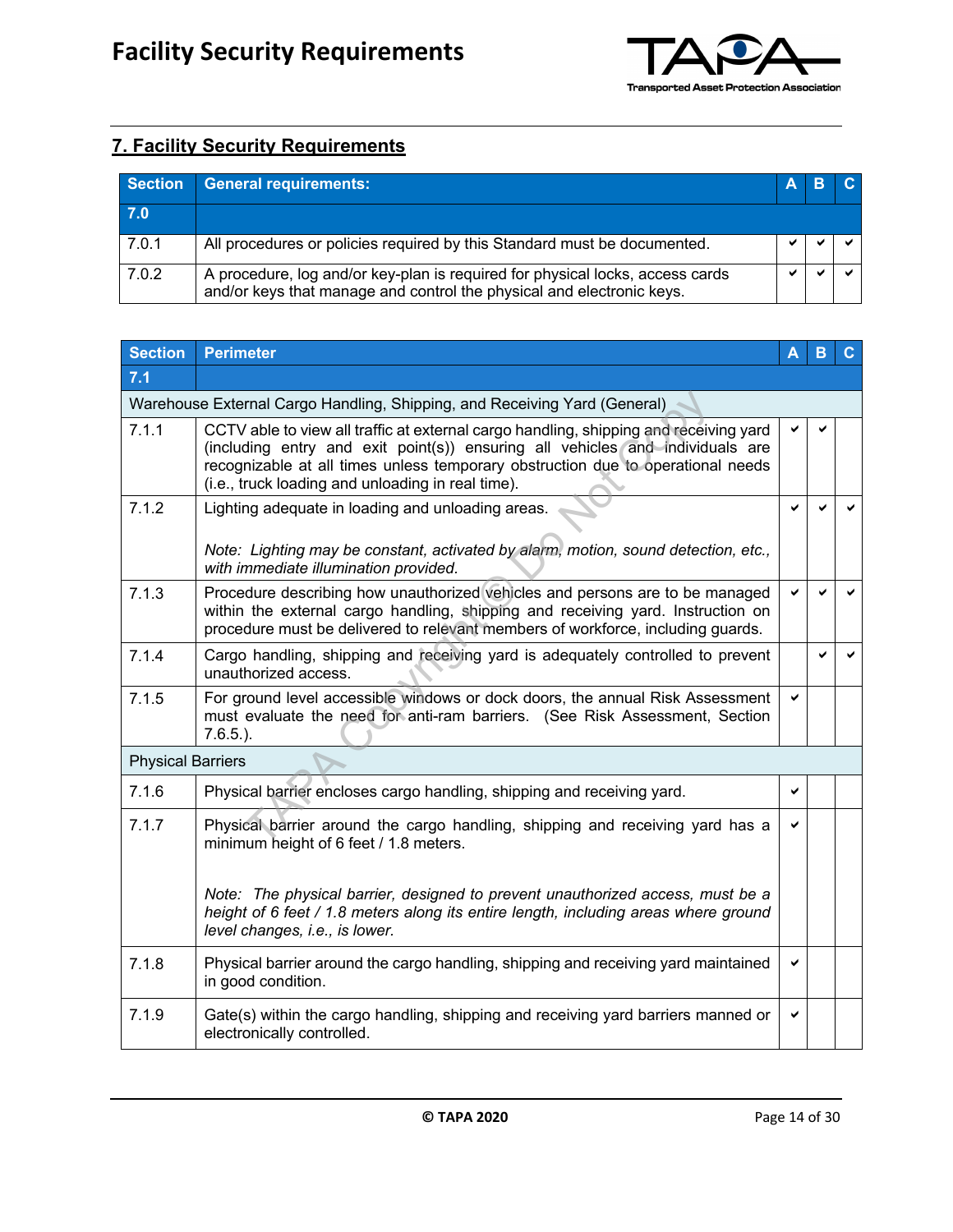

| <b>Section</b> | <b>Perimeter</b>                                                                                                                                                                                                                                                                                  | Α | в |  |
|----------------|---------------------------------------------------------------------------------------------------------------------------------------------------------------------------------------------------------------------------------------------------------------------------------------------------|---|---|--|
| 7.1.10         | Physical barrier around cargo handling, shipping and receiving yard is inspected for<br>integrity and damage at least weekly.                                                                                                                                                                     | ✔ |   |  |
|                | <b>External Dock Areas</b>                                                                                                                                                                                                                                                                        |   |   |  |
| 7.1.11         | External Dock areas covered via color or "day/night" exterior cameras.                                                                                                                                                                                                                            | ✔ |   |  |
| 7.1.12         | Cameras mounted to be able to view all operations and movement around external<br>dock area at all times unless temporary obstruction due to operational needs (i.e.<br>truck loading and unloading in real time).                                                                                | ✔ |   |  |
| 7.1.13         | All vehicles and individuals around external dock areas clearly recognizable.                                                                                                                                                                                                                     | ✔ |   |  |
| 7.1.14         | Vehicles and individuals around external dock areas visible in most cases.                                                                                                                                                                                                                        |   |   |  |
| 7.1.15         | All external areas around dock doors fully illuminated.                                                                                                                                                                                                                                           |   |   |  |
|                | <b>Personal Vehicles Access</b>                                                                                                                                                                                                                                                                   |   |   |  |
| 7.1.16         | Personal vehicles only permitted to cargo handling, shipping and receiving areas if<br>pre-approved and restricted to signed/designated parking areas. No personal<br>parking within 25m walking distance to external dock areas. The processes for the<br>preapproval and restrictions in place. |   |   |  |

| 7.1.15         | All external areas around dock doors fully illuminated.                                                                                                                                                                                                                                           |   |   |    |
|----------------|---------------------------------------------------------------------------------------------------------------------------------------------------------------------------------------------------------------------------------------------------------------------------------------------------|---|---|----|
|                | <b>Personal Vehicles Access</b>                                                                                                                                                                                                                                                                   |   |   |    |
| 7.1.16         | Personal vehicles only permitted to cargo handling, shipping and receiving areas if<br>pre-approved and restricted to signed/designated parking areas. No personal<br>parking within 25m walking distance to external dock areas. The processes for the<br>preapproval and restrictions in place. |   |   |    |
|                |                                                                                                                                                                                                                                                                                                   |   |   |    |
| <b>Section</b> | <b>Outside Walls, Roof, and Doors</b>                                                                                                                                                                                                                                                             | Α | B | C. |
| 7.2            |                                                                                                                                                                                                                                                                                                   |   |   |    |
|                | Exterior Sides of the Facility: CCTV                                                                                                                                                                                                                                                              |   |   |    |
| 7.2.1          | Color or "day/night" exterior camera system in place covering all exterior sides of<br>the facility.                                                                                                                                                                                              | ✔ |   |    |
| 7.2.2          | Color or "day/night" exterior camera system in place covering exterior sides of<br>facility with doors, windows or other openings.                                                                                                                                                                |   |   |    |
| 7.2.3          | All views of exterior camera system clear at all times unless temporary obstruction<br>due to operational needs (i.e. truck loading and unloading in real time).                                                                                                                                  | ✔ |   |    |
| 7.2.4          | All vehicles and individuals clearly recognizable by the exterior camera system.                                                                                                                                                                                                                  | ✓ |   |    |
| 7.2.5          | Vehicles and individuals visible in most cases by the exterior camera system.                                                                                                                                                                                                                     |   |   |    |
|                | <b>Exterior Walls and Roof</b>                                                                                                                                                                                                                                                                    |   |   |    |
| 7.2.6          | Exterior walls and roof designed and maintained to resist penetration (Example:<br>brick, block, tilt up concrete slab, sandwich panel walls).                                                                                                                                                    |   |   |    |
| 7.2.7          | Any openable window, vent or other aperture in the facility exterior walls, or any<br>sealed window installed lower than 3 meters from the working floor in the facility<br>exterior walls, must have a physical barrier or be alarmed and linked to the main<br>alarm system.                    |   |   |    |
| 7.2.8          | Any openable window, skylight, vent, access hatch or other aperture in the facility<br>roof, must have a physical barrier or be alarmed and linked to the main alarm<br>system.                                                                                                                   | ✔ |   |    |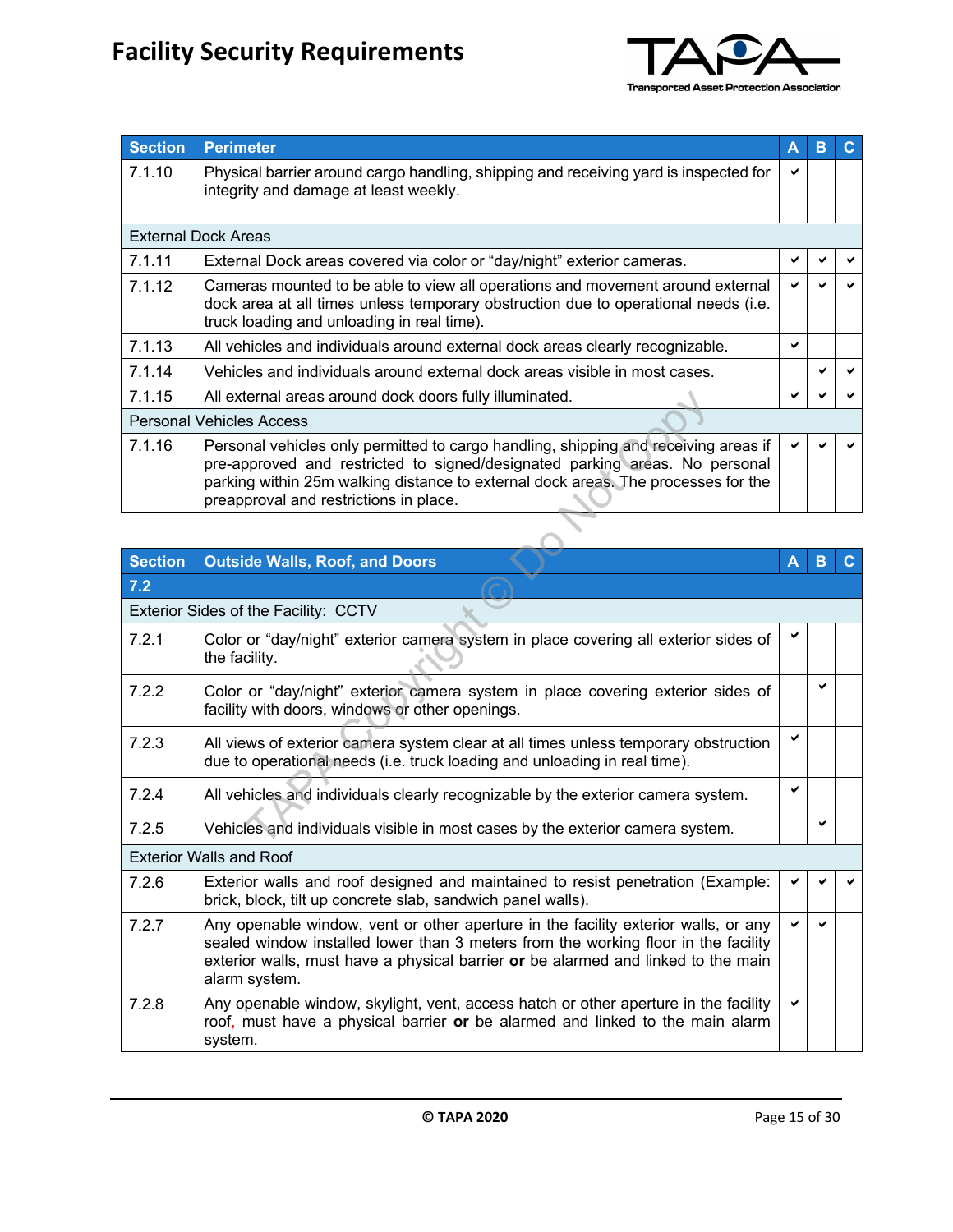

| <b>Section</b> | <b>Outside Walls, Roof, and Doors</b>                                                                                                                                                                                                                                                                                                                         | Α | в            | C |
|----------------|---------------------------------------------------------------------------------------------------------------------------------------------------------------------------------------------------------------------------------------------------------------------------------------------------------------------------------------------------------------|---|--------------|---|
| 7.2.9          | External access to roof (ladder or stairs) must be:                                                                                                                                                                                                                                                                                                           | ✔ |              |   |
|                | Physically locked and covered by CCTV (Color or "day/night" cameras).                                                                                                                                                                                                                                                                                         |   |              |   |
|                | or                                                                                                                                                                                                                                                                                                                                                            |   |              |   |
|                | Physically locked and alarmed.                                                                                                                                                                                                                                                                                                                                |   |              |   |
| 7.2.10         | External access to roof (ladder or stairs) physically locked.                                                                                                                                                                                                                                                                                                 |   | ✔            | ✔ |
| 7.2.11         | All facility external warehouse doors and office doors alarmed to detect<br>unauthorized opening and linked to main alarm system.                                                                                                                                                                                                                             |   | ✔            |   |
|                | Note: Dock doors are not covered by this requirement, see section 7.2.17 for dock<br>door alarm requirements.                                                                                                                                                                                                                                                 |   |              |   |
| 7.2.12         | Each facility external warehouse door, office door or other opening must be<br>uniquely identified per door or per zone within main alarm system.                                                                                                                                                                                                             | ✓ |              |   |
| 7.2.13         | All external warehouse doors always closed and secured when not in active use.<br>Keys/Codes Controlled.                                                                                                                                                                                                                                                      |   |              |   |
| 7.2.14         | Warehouse pedestrian doors and frames cannot be easily penetrated.<br>If hinges on outside they must be pinned or spot-welded.<br>Glass doors are unacceptable unless glass break detectors are fitted, or other local<br>detection device is providing cover (e.g. PIR) and alarmed directly to the monitoring<br>center or glass is protected by bars/mesh. | ✔ | $\checkmark$ |   |
| 7.2.15         | Emergency exits that are used for emergency purposes only (Ex: Fire exits), are<br>alarmed at all times with an individual or zoned audible sounder.                                                                                                                                                                                                          |   | ✔            |   |
| 7.2.16         | All dock doors of sufficient strength so the doors will deter and/or delay forced entry<br>by use of small portable hand tools.                                                                                                                                                                                                                               |   | ✔            |   |
| 7.2.17         | <b>Dock Doors</b>                                                                                                                                                                                                                                                                                                                                             | ✔ | ✔            |   |
|                | <b>Non-operational hours:</b>                                                                                                                                                                                                                                                                                                                                 |   |              |   |
|                | Dock doors closed, secured (i.e. electronically disabled or physically locked).                                                                                                                                                                                                                                                                               |   |              |   |
|                | Dock doors alarmed to detect unauthorized intrusion and generate an alarm<br>linked to the main alarm system.                                                                                                                                                                                                                                                 |   |              |   |
|                | <b>Operational hours:</b><br>Dock doors must be closed when not in active use.                                                                                                                                                                                                                                                                                |   |              |   |
|                | Scissor gates, if used, must be secured by mechanical slide / latch lock and be a<br>minimum of 8 feet / 2.4 meters high.                                                                                                                                                                                                                                     |   |              |   |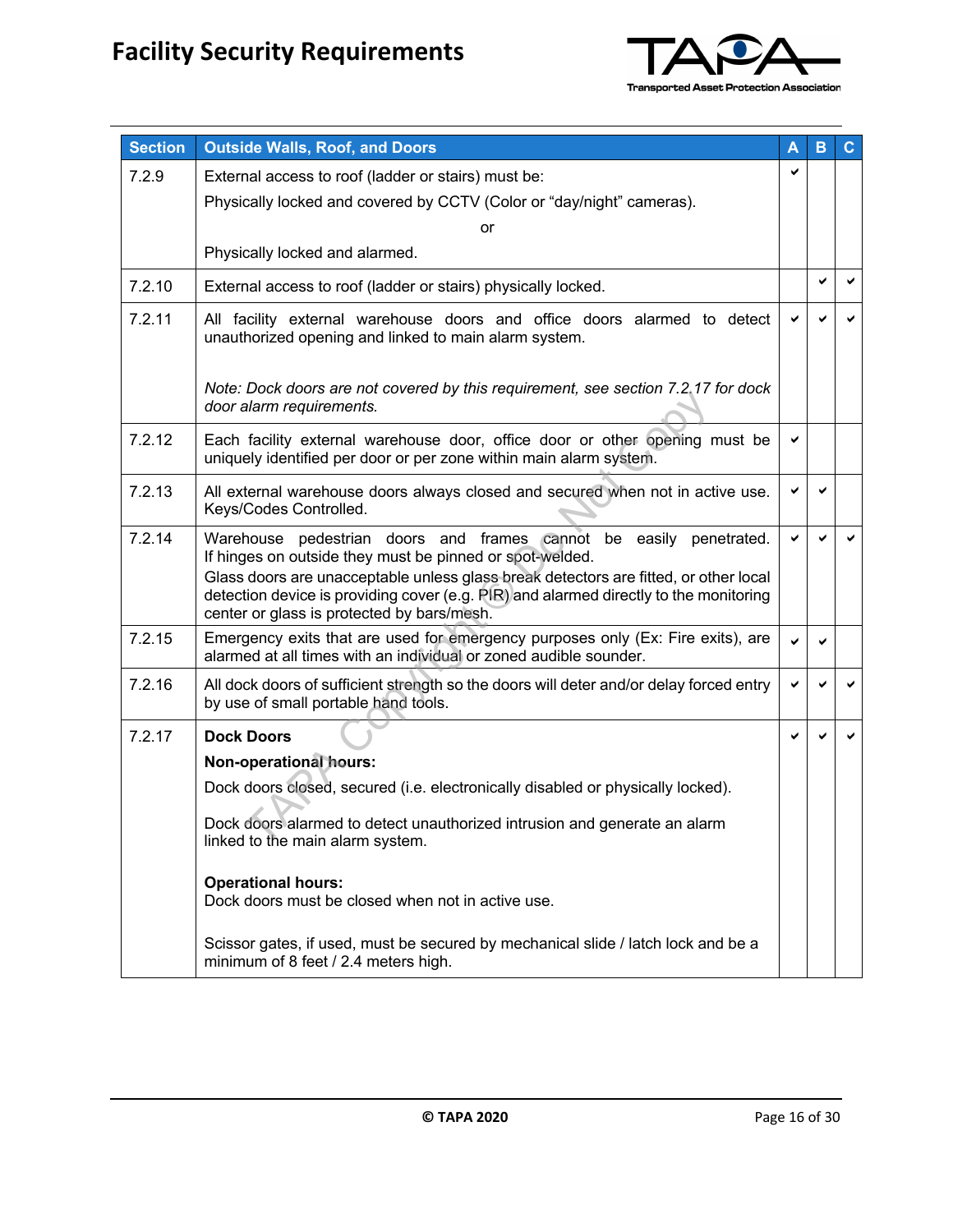

| <b>Section</b> | <b>Office and Warehouse Entry and Exit Points</b>                                                                                                                                                                                                           | Α | в | C |
|----------------|-------------------------------------------------------------------------------------------------------------------------------------------------------------------------------------------------------------------------------------------------------------|---|---|---|
| 7.3            |                                                                                                                                                                                                                                                             |   |   |   |
|                | Office Area Visitor Entry Point(s)                                                                                                                                                                                                                          |   |   |   |
| 7.3.1          | Access at office area visitor entry point(s) controlled by an employee / guard /<br>receptionist that has been trained on badge issuance, controls, logging, visitors,<br>escort requirement, etc. (process in place for visits outside operational hours). |   |   |   |
| 7.3.2          | Office area visitor entry point(s) covered by CCTV; (Color or "day/night" cameras)<br>individuals clearly recognizable at all times.                                                                                                                        | ✓ |   |   |
| 7.3.3          | Duress alarm present in office area visitor entry point(s) and tested weekly.                                                                                                                                                                               | ✓ |   |   |
| 7.3.4          | All visitors to the office area identified using government-issued photo-ID (e.g.<br>driver's license; passport or national ID card, etc.).                                                                                                                 | ✔ |   |   |
| 7.3.5          | All visitors to the office area registered and log maintained for minimum of 30 days.                                                                                                                                                                       | ✔ |   | ✓ |
| 7.3.6          | All visitor badges must be reconciled as the visitor leaves the premises and the full<br>log checked daily.                                                                                                                                                 | ✔ |   |   |
| 7.3.7          | All visitors visibly display badges or passes and are escorted by company<br>personnel.                                                                                                                                                                     | ✔ |   |   |
|                | <b>Workforce Entry Point(s)</b>                                                                                                                                                                                                                             |   |   |   |
| 7.3.8          | Workforce entry point(s) access controlled 24/7.                                                                                                                                                                                                            |   |   |   |
| 7.3.9          | Workforce entry point(s) controlled through electronic access control device 24/7.<br>Access logged.                                                                                                                                                        | ✔ |   |   |
| 7.3.10         | Workforce entry point(s) covered by CCTV. (Color or "day/night" cameras).                                                                                                                                                                                   | ✔ |   |   |
| 7.3.11         | After vetting, all employees must be issued with company photo-ID badges.                                                                                                                                                                                   | ✔ |   |   |
| 7.3.12         | All other workforce must be provided with a company ID badge to make them<br>recognizable within the facility.                                                                                                                                              | ✔ |   |   |
| 7.3.13         | All workforce's badges clearly displayed.                                                                                                                                                                                                                   | ✔ | ✔ |   |
| 7.3.14         | Workforce Badges must not be shared under any circumstances and a badge<br>issuance policy must be in place.                                                                                                                                                | ✔ |   |   |
|                | Driver and vehicle Identification                                                                                                                                                                                                                           |   |   |   |
| 7.3.15         | All drivers identified using government-issued photo-ID (e.g. driver's license;<br>passport or national ID card, etc.) and a driver log maintained.                                                                                                         | ✔ |   | ✔ |
| 7.3.16         | Verification that the driver's license is valid, the driver photo-ID has not expired, and<br>matches the driver.                                                                                                                                            | ✔ |   | ✔ |
| 7.3.17         | Vehicle identifiers are logged manually (i.e. written) or with cameras. Include at a<br>minimum license plate and vehicle type.                                                                                                                             | ✔ |   |   |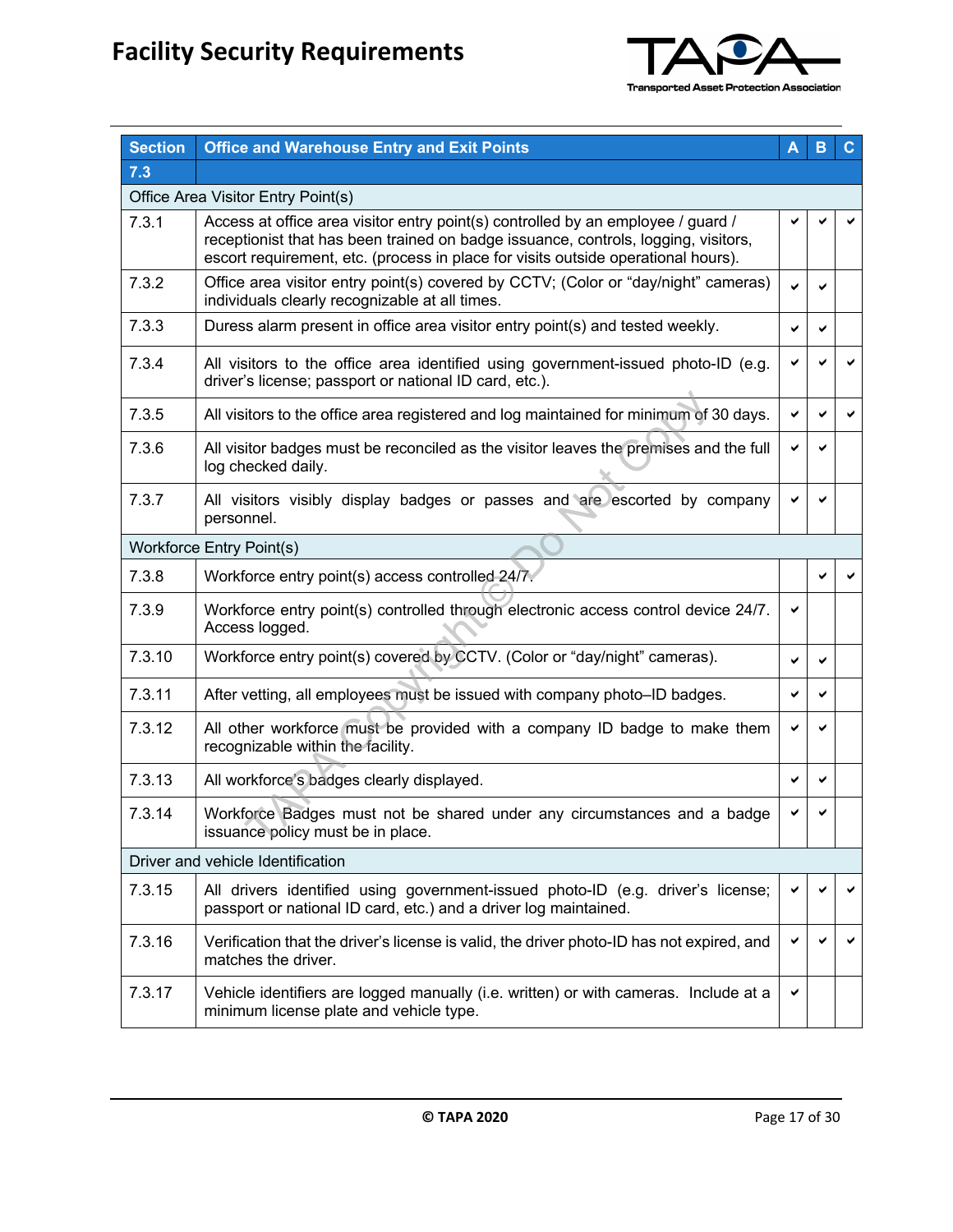

| <b>Section</b> | <b>Inside Warehouse and Office</b>                                                                                                                                                                                                                                       | A            | B            |   |
|----------------|--------------------------------------------------------------------------------------------------------------------------------------------------------------------------------------------------------------------------------------------------------------------------|--------------|--------------|---|
| 7.4            |                                                                                                                                                                                                                                                                          |              |              |   |
|                | Warehouse Area: Multi-Tenant Walls                                                                                                                                                                                                                                       |              |              |   |
| 7.4.1          | Interior floor to ceiling multi-tenant walls and roof constructed/designed and<br>maintained to resist penetration (Example: brick, block, tilt up concrete slab,<br>sandwich panel walls).                                                                              |              | ✔            |   |
| 7.4.2          | If Interior floor to ceiling multi-tenant walls are constructed of security grade wire<br>mesh or other industry recognized secure barrier, then it is also to be alarmed to<br>detect intrusion.                                                                        | $\checkmark$ | $\checkmark$ | ✔ |
|                | Note: Netting, low-grade fencing or non-security grade mesh is not acceptable.                                                                                                                                                                                           |              |              |   |
|                | Internal Warehouse Areas                                                                                                                                                                                                                                                 |              |              |   |
| 7.4.3          | Intrusion detection (e.g. infrared, motion, sound, or vibration detection), is required<br>to monitor the internal warehouse areas. The alarms must be activated and linked<br>to the main alarm system during non-operational hours (I.e. when warehouse is<br>closed). |              |              |   |
|                | Note: If the warehouse is a true 24/7/366 operation, this requirement may be N/A if<br>the risks and mitigations are documented in the local Risk Assessment.                                                                                                            |              |              |   |
|                | Regardless of operational hours, perimeter intrusion detection or physical barriers<br>are always required on external doors and ground-floor windows in office and<br>warehouse. (See section 7.2.11).                                                                  |              |              |   |
|                | Internal Dock Doors and Dock Areas                                                                                                                                                                                                                                       |              |              |   |
| 7.4.4          | All internal dock doors and dock areas covered by CCTV. (Color or "day/night"<br>cameras).                                                                                                                                                                               |              |              |   |
| 7.4.5          | Views of freight being loaded/unloaded at all internal dock doors and dock areas,<br>clear at all times unless temporary obstruction due to operational needs (i.e. truck<br>loading and unloading in real time).                                                        |              | ✓            |   |
| 7.4.6          | Buyer assets under 100% CCTV surveillance in cargo movement or staging areas<br>(i.e. pallet breakdown/build up areas, routes to and from storage racks, dock, transit<br>corridors).                                                                                    |              | ✔            |   |
|                | Access Control Between Office and Dock/Warehouse                                                                                                                                                                                                                         |              |              |   |
| 7.4.7          | Access controlled between office and dock/warehouse.                                                                                                                                                                                                                     | ✔            | ✔            |   |
| 7.4.8          | Card access or intercom door alarms, for doors between office and<br>dock/warehouse, are locally audible and generate an alarm for response when held<br>open for more than 60 seconds or immediately if forced open.                                                    | ✔            |              |   |
| 7.4.9          | Door alarms for doors between office and dock/warehouse are locally audible or<br>send alarm for response when held open for more than 60 seconds or forced open.                                                                                                        |              | ✔            |   |
| 7.4.10         | LSP's/Applicant's authorized workforce and escorted visitors permitted access to<br>dock/warehouse areas based on a business need and restricted.                                                                                                                        | ✔            | ✔            |   |
| 7.4.11         | Access list to dock/warehouse areas reviewed at least quarterly to limit/verify that<br>access permission is only granted to designated/authorized personnel.                                                                                                            | ✔            | ✔            |   |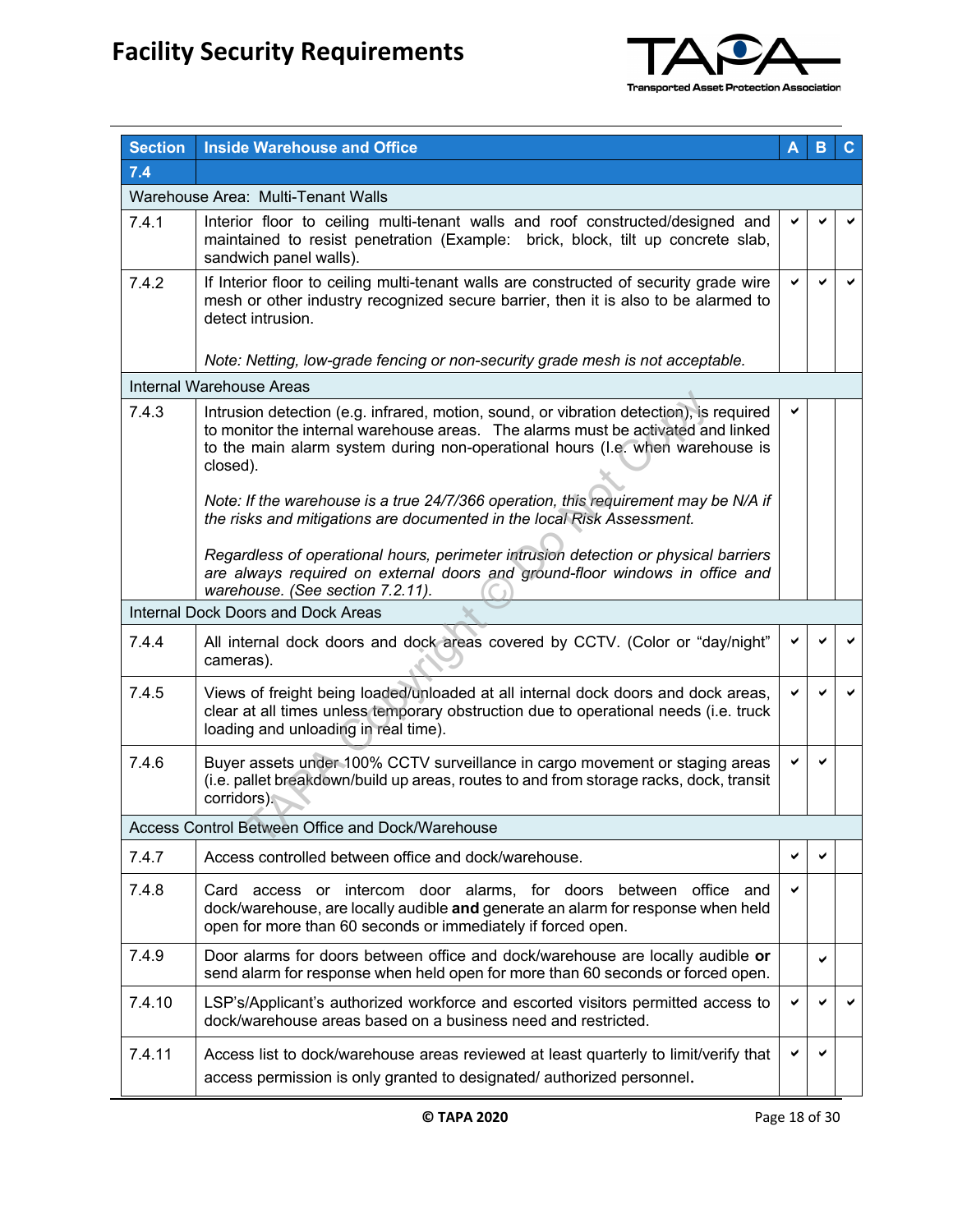

| <b>Section</b> | <b>Inside Warehouse and Office</b>                                                                                                                                                                                                                                                                                                                                                                                                                          |              | в | С |
|----------------|-------------------------------------------------------------------------------------------------------------------------------------------------------------------------------------------------------------------------------------------------------------------------------------------------------------------------------------------------------------------------------------------------------------------------------------------------------------|--------------|---|---|
|                | High Value Cage (HVC) /Area                                                                                                                                                                                                                                                                                                                                                                                                                                 |              |   |   |
| 7.4.12         | The size and use of HVC may be dictated by Buyer/LSP/Applicant agreement. If an<br>agreement is not present, then the HVC must be able to store a minimum of 6 cubic<br>meters of product.                                                                                                                                                                                                                                                                  |              |   |   |
| 7.4.13         | HVC/Area perimeter caged or hard walled on all sides, including top/roof.                                                                                                                                                                                                                                                                                                                                                                                   | ✔            | ✓ |   |
| 7.4.14         | HVC/Area locking device on door/gate.                                                                                                                                                                                                                                                                                                                                                                                                                       |              |   |   |
| 7.4.15         | Complete CCTV (Color or "day/night" cameras) coverage on HVC entrance and<br>internal area.                                                                                                                                                                                                                                                                                                                                                                 |              |   |   |
|                | Note: If the HVC is too small to locate a camera inside, camera coverage of the<br>entrance is sufficient.                                                                                                                                                                                                                                                                                                                                                  |              |   |   |
| 7.4.16         | CCTV (Color or "day/night" cameras) coverage on HVC entrance.                                                                                                                                                                                                                                                                                                                                                                                               |              | ✓ |   |
| 7.4.17         | If access to the HVC is needed by more than 10 persons, then access is to be<br>controlled electronically by card/fob. If access is required by 10 or less persons,<br>heavy-duty lock or padlock system supported by a controlled key issuing system.<br>Keys can be signed out to individuals to cover a shift but must not be transferred<br>without approval and recorded in the key log. All keys to be returned and accounted<br>for when not in use. | ✔            |   |   |
| 7.4.18         | HVC doors/gates are alarmed to detect forced entry. Alarms can be generated by<br>door contacts and/or use of CCTV motion detection to detect unauthorized access.                                                                                                                                                                                                                                                                                          | $\mathbf{v}$ |   |   |
| 7.4.19         | Perimeter of HVC maintained in good condition and inspected monthly for integrity<br>and damage.                                                                                                                                                                                                                                                                                                                                                            | ✓            |   |   |
| 7.4.20         | LSP/Applicant to ensure that access to the HVC is only granted to<br>designated/authorized personnel.<br>Approved access list to HVC reviewed monthly and updated in real time when                                                                                                                                                                                                                                                                         | ✓            | ✔ |   |
|                | employee leaves employment or no longer requires access.                                                                                                                                                                                                                                                                                                                                                                                                    |              |   |   |
|                | Procedure for HVC access in place.                                                                                                                                                                                                                                                                                                                                                                                                                          |              |   |   |
|                | Trash Inspection from Warehouse                                                                                                                                                                                                                                                                                                                                                                                                                             |              |   |   |
| 7.4.21         | Internal and/or external warehouse main trash collecting bins/ compacting areas<br>are monitored by CCTV.                                                                                                                                                                                                                                                                                                                                                   | ✓            |   |   |
| 7.4.22         | Where utilized, trash bags used inside the warehouse are transparent.                                                                                                                                                                                                                                                                                                                                                                                       |              |   |   |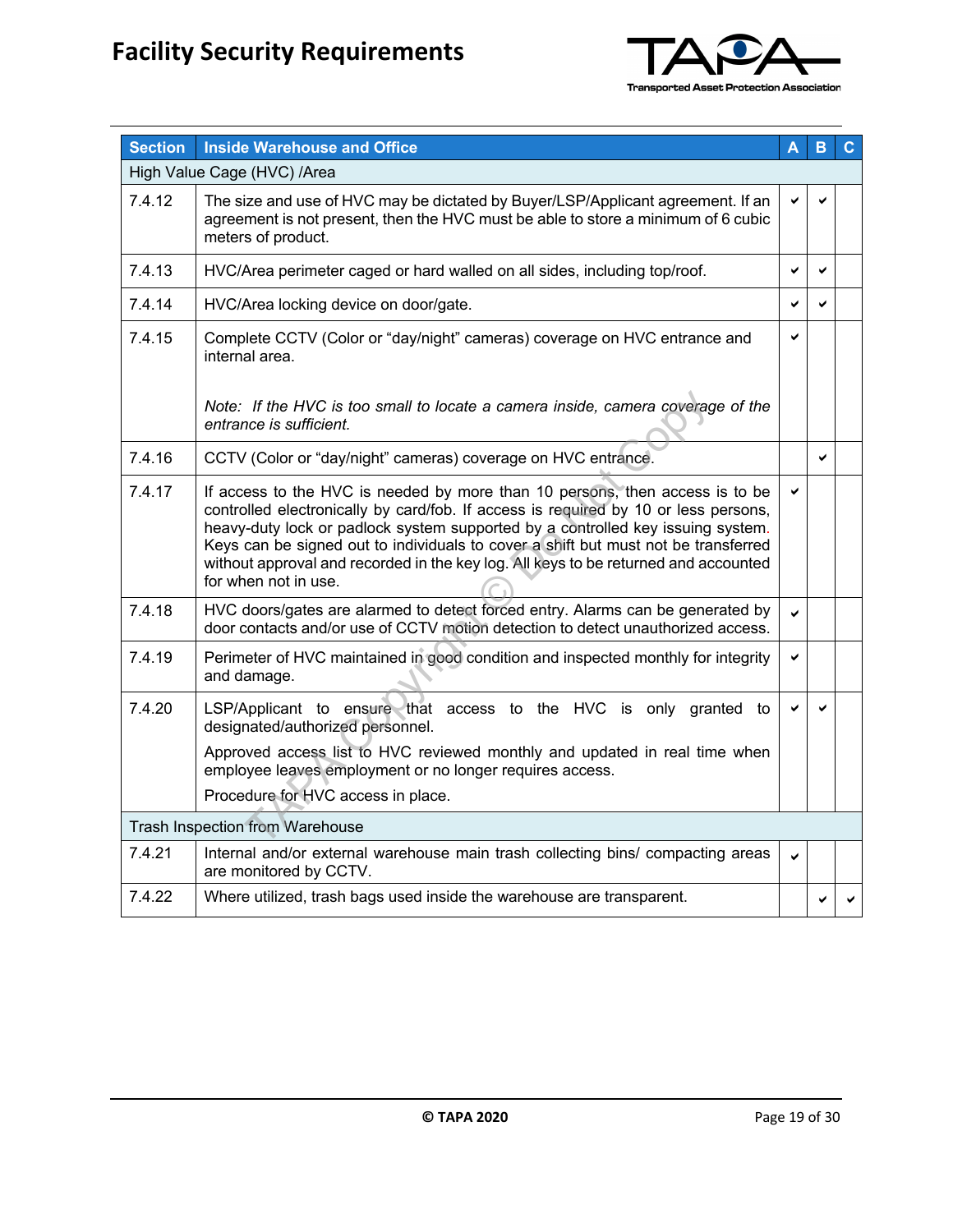

|        | Pre-Loading and Staging                                                                                                                                                                                                                                                                                                                                                                                                                                          |              |   |  |
|--------|------------------------------------------------------------------------------------------------------------------------------------------------------------------------------------------------------------------------------------------------------------------------------------------------------------------------------------------------------------------------------------------------------------------------------------------------------------------|--------------|---|--|
| 7.4.23 | No pre-loading or parking of FTL/dedicated Buyer's trucks externally of the<br>warehouse facility during non -operational hours, unless mutually agreed between<br>Buyer and LSP/Applicant.                                                                                                                                                                                                                                                                      |              |   |  |
|        | Alternative security measures must be implemented (e.g. additional security<br>devices on container).                                                                                                                                                                                                                                                                                                                                                            |              |   |  |
|        | Note: "Externally of the warehouse facility" are those areas separate, away from,<br>the facility, but still inside the LSP's/Applicant's yard / perimeter fence.                                                                                                                                                                                                                                                                                                |              |   |  |
|        | <b>Personal Containers and Exit Searches</b>                                                                                                                                                                                                                                                                                                                                                                                                                     |              |   |  |
| 7.4.24 | Written security procedures define how 'personal containers' are controlled inside<br>the warehouse. Personal containers include lunch boxes, backpacks, coolers,<br>purses, etc.                                                                                                                                                                                                                                                                                |              |   |  |
| 7.4.25 | If allowed by local law, LSP/Applicant must develop and maintain a documented<br>procedure for exit searches. Activation of the procedure is at the discretion of the<br>LSP/Applicant and/or as per Buyer/LSP/Applicant agreement. At a minimum, the<br>procedure must address the LSP's/Applicant's right to search criteria should a need<br>arise to introduce searches when they are normally not required (e.g. when<br>workforce pilferage is suspected). | $\checkmark$ |   |  |
|        | Control of Cargo-Handling Equipment                                                                                                                                                                                                                                                                                                                                                                                                                              |              |   |  |
| 7.4.26 | Procedure requiring all forklift and other powered cargo-handling equipment being<br>disabled during non-operational hours.                                                                                                                                                                                                                                                                                                                                      |              | ✔ |  |
|        | Note: This does not include hand-jacks / pallet-jacks.                                                                                                                                                                                                                                                                                                                                                                                                           |              |   |  |
|        | Container or Trailer Integrity; 7 points inspection                                                                                                                                                                                                                                                                                                                                                                                                              |              |   |  |
| 7.4.27 | 7-point physical inspection performed on all outbound dedicated Buyer's containers<br>or trailers: Front Wall, Left Side, Right Side, Floor, Ceiling/Roof, Inside/Outside<br>Doors and Locking Mechanism, Outside/Undercarriage.                                                                                                                                                                                                                                 |              |   |  |
|        | Note: This applies to all types of trailers & containers under lock and/or seal (I.e.<br>Not limited to ocean freight containers).                                                                                                                                                                                                                                                                                                                               |              |   |  |
|        | Freight Handover Process; Security Seals                                                                                                                                                                                                                                                                                                                                                                                                                         |              |   |  |
| 7.4.28 | Unless specifically exempt by Buyer, tamper evident security seals, are used on all<br>direct, non-stop shipments. Seals shall be certified to ISO 17712 (I, S or H<br>classification).                                                                                                                                                                                                                                                                          |              |   |  |
|        | Note: Seals are not required on multiple stop shipments, due to the complexity and<br>risk associated with drivers carrying multiple seals.                                                                                                                                                                                                                                                                                                                      |              |   |  |
| 7.4.29 | LSP/Applicant must have documented procedures in place for management and<br>control of security seals, trailer (container) door locks, pin locks, and other security<br>equipment.                                                                                                                                                                                                                                                                              |              |   |  |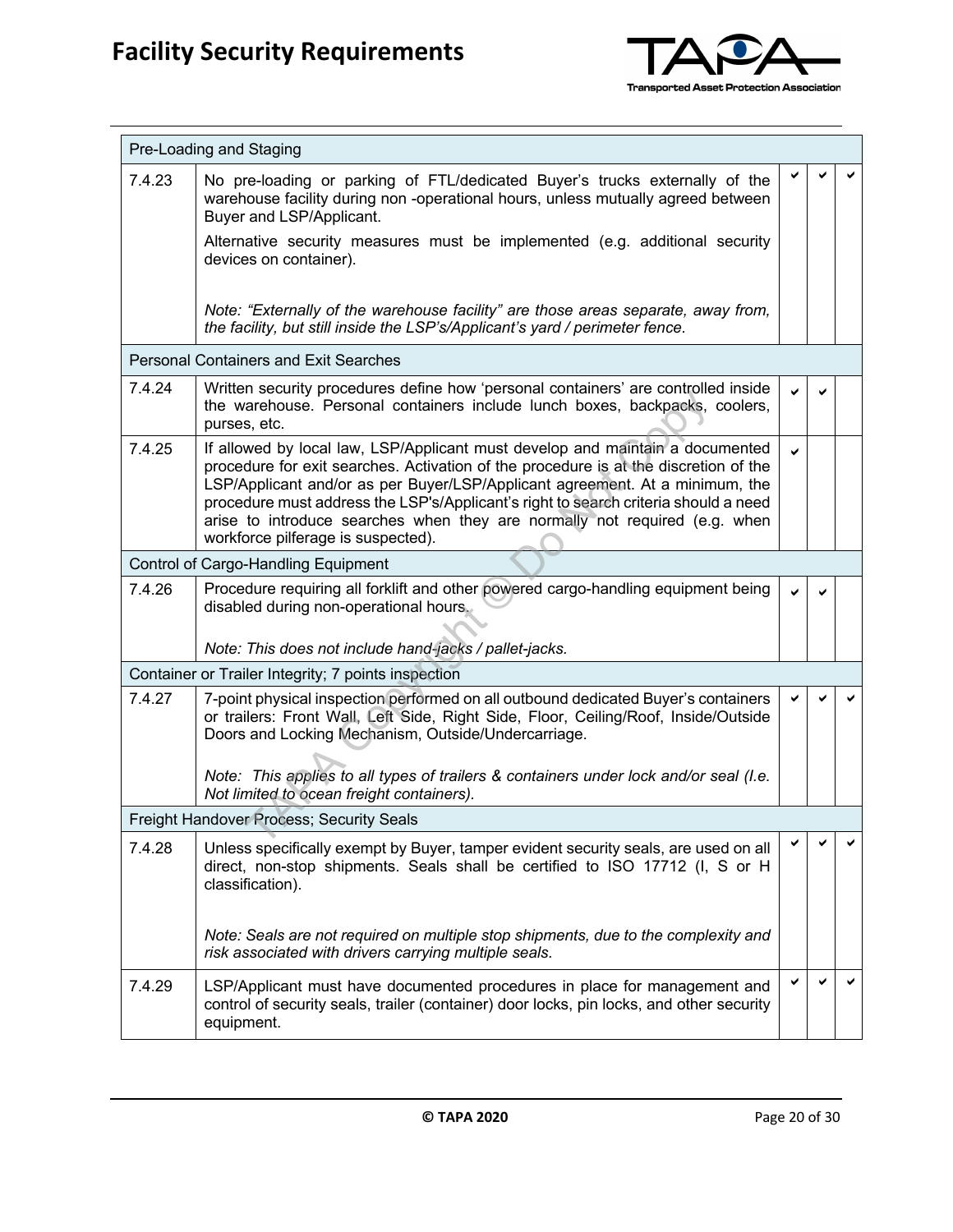

| 7.4.30 | Security seals are only affixed or removed by authorized personnel, <i>i.e.</i> warehouse<br>staff, who are instructed to recognize, and report compromised seals. Seals must<br>never be affixed or removed by the driver unless on Buyer exemption.                                                                                                                                                                                                                                                                                                                                                                                                                                                                                                                                    |  |  |
|--------|------------------------------------------------------------------------------------------------------------------------------------------------------------------------------------------------------------------------------------------------------------------------------------------------------------------------------------------------------------------------------------------------------------------------------------------------------------------------------------------------------------------------------------------------------------------------------------------------------------------------------------------------------------------------------------------------------------------------------------------------------------------------------------------|--|--|
| 7.4.31 | Procedures in place for recognizing and reporting compromised security seals.                                                                                                                                                                                                                                                                                                                                                                                                                                                                                                                                                                                                                                                                                                            |  |  |
|        | Cargo Integrity; Loading/Unloading Validation Process                                                                                                                                                                                                                                                                                                                                                                                                                                                                                                                                                                                                                                                                                                                                    |  |  |
| 7.4.32 | Robust procedures in place ensuring that all Buyer assets shipped and received<br>are validated at point of handover by conducting a manual and/or electronic piece<br>Process must ensure abnormalities are consistently recognized,<br>count.<br>documented and reported to the LSP/Applicant and/or Buyer.<br>Manual and/or electronic records must be of evidential quality. If drivers are not<br>present to witness this activity, Buyer/LSP/Applicant must ensure alternative count<br>verification such as scans and/or CCTV images, collected and retained specifically<br>for this purpose.<br>Note: In addition to missing pieces, abnormalities may include damage, missing<br>straps or tape, cuts, or other obvious openings, indicating a possible theft or<br>pilfering. |  |  |
|        | <b>Fraudulent Pick-Ups</b>                                                                                                                                                                                                                                                                                                                                                                                                                                                                                                                                                                                                                                                                                                                                                               |  |  |
| 7.4.33 | Truck driver ID, cargo pickup documentation, and applicable Buyer-specified pre-<br>alert details are validated prior to loading. Procedure must be in place.                                                                                                                                                                                                                                                                                                                                                                                                                                                                                                                                                                                                                            |  |  |

|                        | for this purpose.                                                                                                                                                                                                    |   |   |    |
|------------------------|----------------------------------------------------------------------------------------------------------------------------------------------------------------------------------------------------------------------|---|---|----|
|                        | Note: In addition to missing pieces, abnormalities may include damage, missing<br>straps or tape, cuts, or other obvious openings, indicating a possible theft or<br>pilfering.                                      |   |   |    |
|                        | <b>Fraudulent Pick-Ups</b>                                                                                                                                                                                           |   |   |    |
| 7.4.33                 | Truck driver ID, cargo pickup documentation, and applicable Buyer-specified pre-<br>alert details are validated prior to loading. Procedure must be in place.                                                        |   |   |    |
|                        |                                                                                                                                                                                                                      |   |   |    |
| <b>Section</b>         | <b>Security Systems; Design, Monitoring and Responses.</b>                                                                                                                                                           | A | B | C. |
| 7.5                    |                                                                                                                                                                                                                      |   |   |    |
| <b>Monitoring Post</b> |                                                                                                                                                                                                                      |   |   |    |
| 7.5.1                  | Monitoring of alarm events 24x7x366 via an internal or 3rd party external monitoring<br>post, protected from unauthorized access.<br>Note: Monitoring posts may be located on or off site, and can be company owned, |   |   |    |
|                        | or third party. In all cases, access must be controlled through the use of an<br>electronic access control system (badges), locks, or biometric scanners.                                                            |   |   |    |
| 7.5.2                  | Monitoring post to respond on all security system alarms in real-time 24x7x366.                                                                                                                                      | ✔ |   |    |
| 7.5.3                  | Monitoring post acknowledges alarm-activation and escalates in less than 3<br>minutes.                                                                                                                               | ✔ | ✔ |    |
| 7.5.4                  | Alarm monitoring reports available.                                                                                                                                                                                  |   | ✔ |    |
| 7.5.5                  | Monitor post response procedures in place.                                                                                                                                                                           |   |   |    |
|                        | Intruder Detection System (IDS)                                                                                                                                                                                      |   |   |    |
| 7.5.6                  | All IDS activated during non-operational hours and linked to the main alarm system.                                                                                                                                  | ✔ |   |    |
| 7.5.7                  | 60 days of IDS alarm records maintained.                                                                                                                                                                             |   |   |    |
| 7.5.8                  | IDS alarm records securely stored and backed up.                                                                                                                                                                     | ✔ |   |    |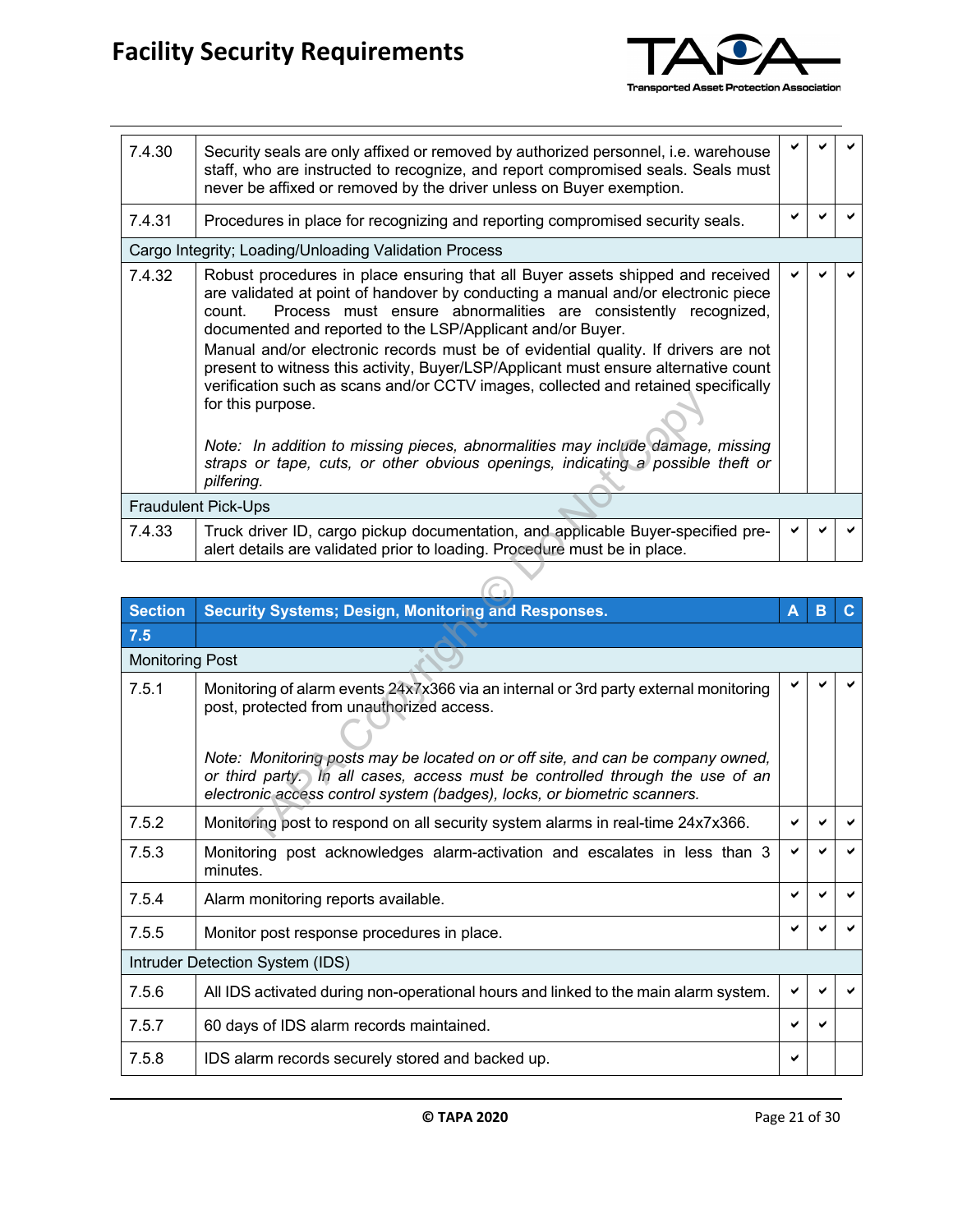

| <b>Section</b> | <b>Security Systems; Design, Monitoring and Responses.</b>                                                                                                                                                                                              | A | в | С |
|----------------|---------------------------------------------------------------------------------------------------------------------------------------------------------------------------------------------------------------------------------------------------------|---|---|---|
| 7.5.9          | IDS alarm records securely stored.                                                                                                                                                                                                                      |   | ✔ |   |
| 7.5.10         | Procedure to ensure IDS access is restricted to authorized individuals or system<br>administrators. This includes servers, consoles, controllers, panels, networks, and<br>data.                                                                        |   |   |   |
|                | Access privileges must be promptly updated when individuals depart the<br>organization, or change roles, no longer requiring access.                                                                                                                    |   |   |   |
| 7.5.11         | Alarm transmitted on power failure/loss of the IDS.                                                                                                                                                                                                     | ✔ |   |   |
|                | Note: For systems with Uninterrupted Power Supply (UPS), the alarm is transmitted<br>when the UPS battery fails.                                                                                                                                        |   |   |   |
| 7.5.12         | IDS alarm set verification in place.                                                                                                                                                                                                                    | ✓ | ✔ |   |
|                | Note: Procedures validating that alarms are armed during non-operational hours.                                                                                                                                                                         |   |   |   |
| 7.5.13         | IDS alarm transmitted via fixed line on device and/or line failure.                                                                                                                                                                                     | ✔ | ✔ |   |
| 7.5.14         | Back-up communication system in place on IDS device and/or line failure.                                                                                                                                                                                |   |   |   |
|                | Automatic Access Control System (AACS)                                                                                                                                                                                                                  |   |   |   |
| 7.5.15         | 90 days of AACS transaction records available. Records securely stored; backed<br>up.                                                                                                                                                                   |   |   |   |
| 7.5.16         | Procedure to ensure AACS access is restricted to authorized individuals or system<br>administrators.                                                                                                                                                    |   |   |   |
|                | Access privileges must be promptly updated when individuals depart the<br>organization, or change roles, no longer requiring access.                                                                                                                    |   |   |   |
| 7.5.17         | Access system reports reviewed at least quarterly to identify irregularities or misuse<br>(i.e. multiple unsuccessful attempts, false readings (i.e. disabled card), evidence of<br>card sharing to allow unauthorized access, etc.). Process in place. |   |   |   |
| <b>CCTV</b>    |                                                                                                                                                                                                                                                         |   |   |   |
| 7.5.18         | Digital recording of CCTV in place.                                                                                                                                                                                                                     |   |   |   |
| 7.5.19         | Recording speed for CCTV is set as a minimum for 8 frames per second (fps) per<br>camera.                                                                                                                                                               |   |   |   |
|                | Note: TAPA will allow existing certification holders without the capability to<br>upgrade to 8 fps to continue with existing 3 fps until the 2023 revision. New<br>certificate holders must meet the new requirement.                                   |   |   |   |
| 7.5.20         | Digital recording functionality checked daily on operational days via procedure.<br>Records available.                                                                                                                                                  |   |   |   |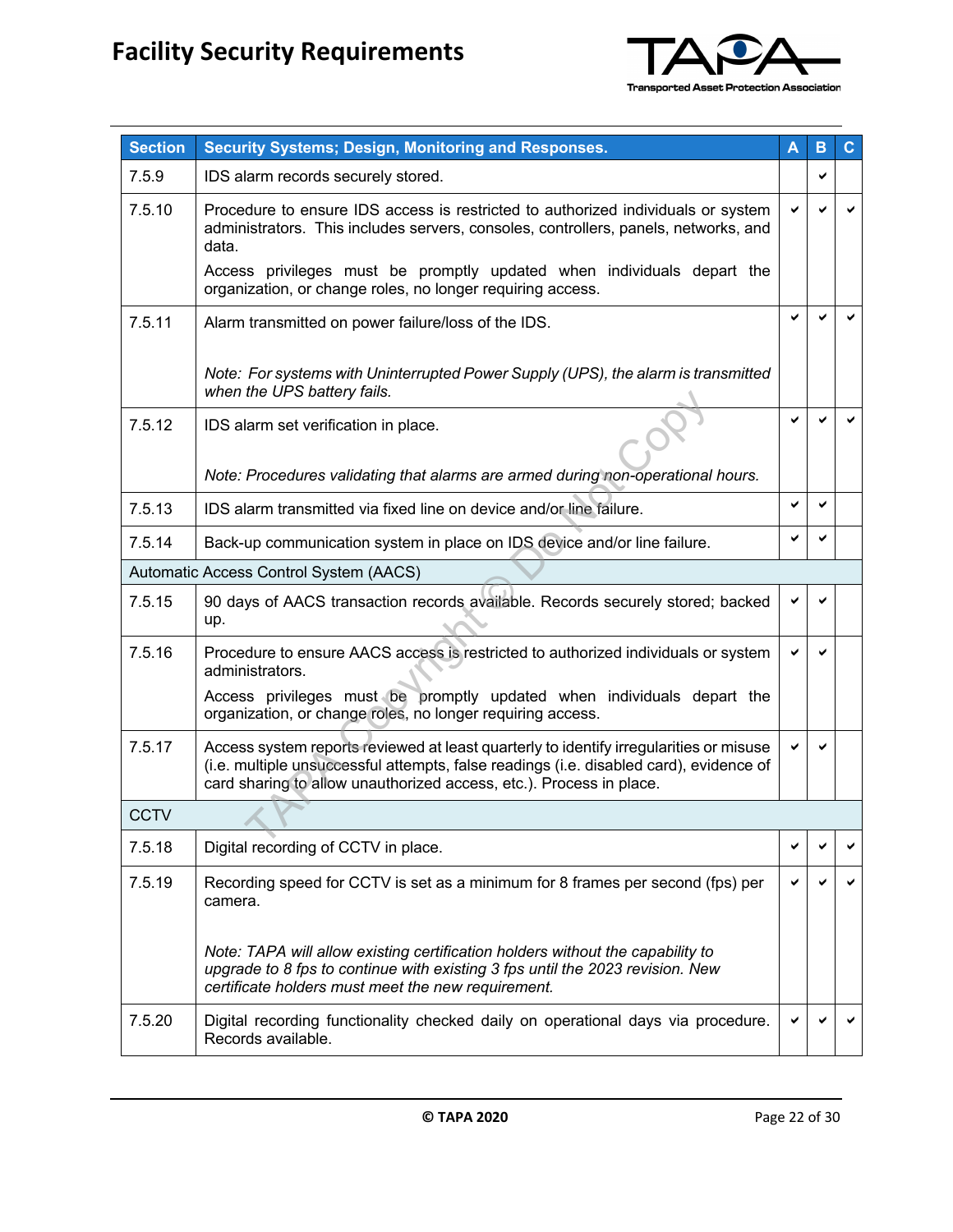

| <b>Section</b> | <b>Security Systems; Design, Monitoring and Responses.</b>                                                                                                                                                                      | Α | в |  |
|----------------|---------------------------------------------------------------------------------------------------------------------------------------------------------------------------------------------------------------------------------|---|---|--|
| 7.5.21         | CCTV recordings stored for a minimum of 30 days where allowed by local law.<br>LSP/Applicant must provide evidence of any local laws that prohibit the use of<br>CCTV and/or limit the video data storage to less than 30 days. | ✔ |   |  |
| 7.5.22         | Access tightly controlled to CCTV system, including hardware, software, and<br>data/video storage.                                                                                                                              |   |   |  |
| 7.5.23         | CCTV images, for security purposes, are only viewed by authorized personnel.                                                                                                                                                    |   |   |  |
| 7.5.24         | Procedures in place detailing CCTV data protection policy regarding use of real<br>time and archive images in accordance with local law.                                                                                        | ✔ |   |  |
|                | <b>Exterior and Interior Lighting</b>                                                                                                                                                                                           |   |   |  |
| 7.5.25         | Exterior and interior lighting levels are sufficient to support CCTV images that allow<br>investigation and evidential quality image recording.                                                                                 | ✔ |   |  |
| 7.5.26         | Exterior and interior lighting levels are sufficient to clearly recognize all vehicles and<br>individuals.                                                                                                                      | ✔ |   |  |

| 7.5.25         | Exterior and interior lighting levels are sufficient to support CCTV images that allow<br>investigation and evidential quality image recording.                                                                                                                                                                                                                                                                                                                                                    |   |   |  |
|----------------|----------------------------------------------------------------------------------------------------------------------------------------------------------------------------------------------------------------------------------------------------------------------------------------------------------------------------------------------------------------------------------------------------------------------------------------------------------------------------------------------------|---|---|--|
| 7.5.26         | Exterior and interior lighting levels are sufficient to clearly recognize all vehicles and<br>individuals.                                                                                                                                                                                                                                                                                                                                                                                         | ✔ |   |  |
|                |                                                                                                                                                                                                                                                                                                                                                                                                                                                                                                    |   |   |  |
| <b>Section</b> | <b>Training and Procedures</b>                                                                                                                                                                                                                                                                                                                                                                                                                                                                     | A | B |  |
| 7.6            |                                                                                                                                                                                                                                                                                                                                                                                                                                                                                                    |   |   |  |
|                | <b>Escalation Procedures</b>                                                                                                                                                                                                                                                                                                                                                                                                                                                                       |   |   |  |
| 7.6.1          | Local procedures in place for handling Buyer's assets including process for timely<br>reporting of lost, missing or stolen Buyer's assets. Incidents to be reported by the<br>LSP/Applicant to the Buyer within 24 hours. Obvious thefts reported immediately.<br>Process consistently followed.                                                                                                                                                                                                   |   |   |  |
| 7.6.2          | Emergency Buyer and LSP/Applicant facility management contacts for security<br>incidents listed and available. Listing updated every 6 months and includes law<br>enforcement emergency contacts                                                                                                                                                                                                                                                                                                   |   |   |  |
|                | <b>Management Commitment</b>                                                                                                                                                                                                                                                                                                                                                                                                                                                                       |   |   |  |
| 7.6.3          | Supplier management must have formally appointed a person for security on site<br>who is responsible for maintaining TAPA FSR and company supply chain security<br>requirements. The supplier must also have a person (can be the same) responsible<br>for monitoring the FSR program. This includes scheduling compliance checks,<br>communications with AAs, recertification, changes to the FSR Standard, etc.<br>Note: These persons can be an employee or outsourced person under contract to |   |   |  |
|                | perform this role.                                                                                                                                                                                                                                                                                                                                                                                                                                                                                 |   |   |  |
| 7.6.4          | Management must develop, communicate, and maintain a security policy to ensure<br>all relevant persons (i.e. employees and contractors) are clearly aware of the<br>provider's security expectations.                                                                                                                                                                                                                                                                                              | ✓ |   |  |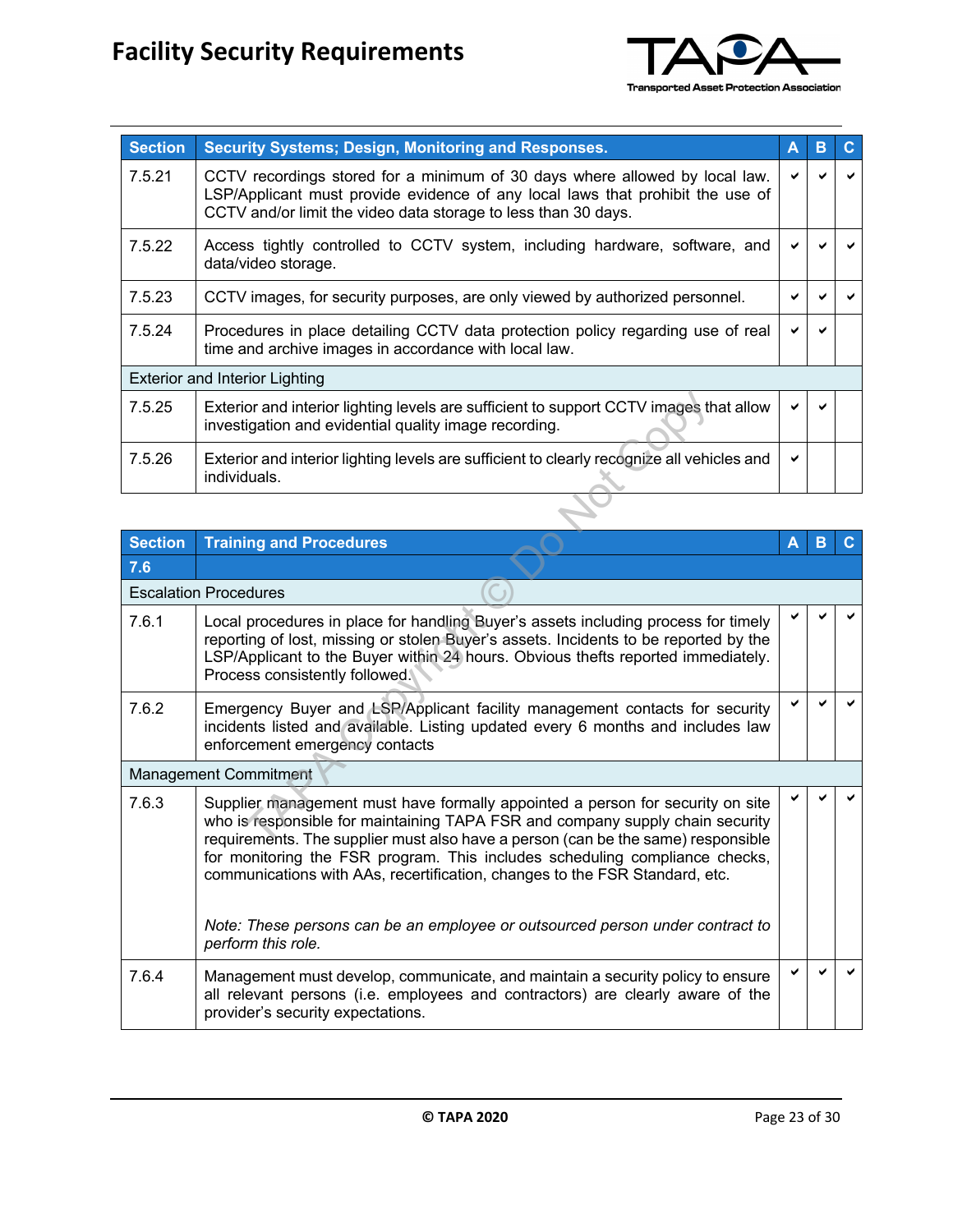

| <b>Section</b> | <b>Training and Procedures</b>                                                                                                                                                                                                                                                                                            | Α | B |   |
|----------------|---------------------------------------------------------------------------------------------------------------------------------------------------------------------------------------------------------------------------------------------------------------------------------------------------------------------------|---|---|---|
| 7.6.5          | A facility Risk Assessment that recognizes the likelihood and impact of security<br>related events must be conducted/updated at least annually. The Risk Assessment<br>process must require management to make informed decisions about<br>vulnerabilities and mitigation.                                                |   |   |   |
|                | At a minimum, the following common internal/external events must be assessed:<br>theft of cargo or information, unauthorized access to facilities or cargo, tampering<br>with/destruction of security systems, fictitious pickups of cargo, security continuity<br>during workforce shortages, or natural disasters, etc. |   |   |   |
|                | Additional events may be considered based on local/country risks.                                                                                                                                                                                                                                                         |   |   |   |
| Training       |                                                                                                                                                                                                                                                                                                                           |   |   |   |
| 7.6.6          | Security / Threat Awareness training to be provided to all members of the work force<br>in the first 60 days of employment and thereafter every 2 years.                                                                                                                                                                  |   |   |   |
| 7.6.7          | Information security awareness training focused on protecting Buyer's electronic<br>and physical shipping data provided to workforce having access to Buyer's<br>information.                                                                                                                                             |   | ✔ |   |
|                | Access to Buyer's Assets                                                                                                                                                                                                                                                                                                  |   |   |   |
| 7.6.8          | Procedure(s) in place to protect Buyer's assets (i.e. cargo) from unauthorized<br>access by the workforce, visitors, etc.                                                                                                                                                                                                 |   | ✔ |   |
|                | <b>Information Control</b>                                                                                                                                                                                                                                                                                                |   |   |   |
| 7.6.9          | Access to shipping documents and information on Buyer's assets controlled based<br>on "need to know".                                                                                                                                                                                                                     |   |   |   |
| 7.6.10         | Access to shipping documents and information on Buyer's assets monitored and<br>recorded.                                                                                                                                                                                                                                 |   | ✔ |   |
| 7.6.11         | Shipping Documents and information on Buyer's assets safeguarded until<br>destruction.                                                                                                                                                                                                                                    |   | ✔ |   |
|                | <b>Security Incident Reporting</b>                                                                                                                                                                                                                                                                                        |   |   |   |
| 7.6.12         | Security incident reporting and tracking system in place, used to implement<br>proactive measures.                                                                                                                                                                                                                        |   |   |   |
|                | Maintenance Programs                                                                                                                                                                                                                                                                                                      |   |   |   |
| 7.6.13         | Maintenance<br>programs in place for all technical<br>(physical)<br>security<br>installations/systems to ensure functionality at all times (e.g. CCTV, Access<br>Controls, Intruder Detection, and Lighting).                                                                                                             |   | ✔ |   |
| 7.6.14         | Preventative maintenance conducted once a year, or in accordance with<br>manufacturer's specifications.                                                                                                                                                                                                                   | ✔ | ✔ | ✔ |
| 7.6.15         | Functionality verifications of all systems once per week and documented, unless<br>system failure is immediately / automatically reported or alarmed.                                                                                                                                                                     |   | ✔ |   |
| 7.6.16         | A repair order must be initiated within 48 hours of when the fault is discovered. For<br>any repairs expected to exceed 24 hours, alternative mitigations must be<br>implemented.                                                                                                                                         | ✔ | ✔ |   |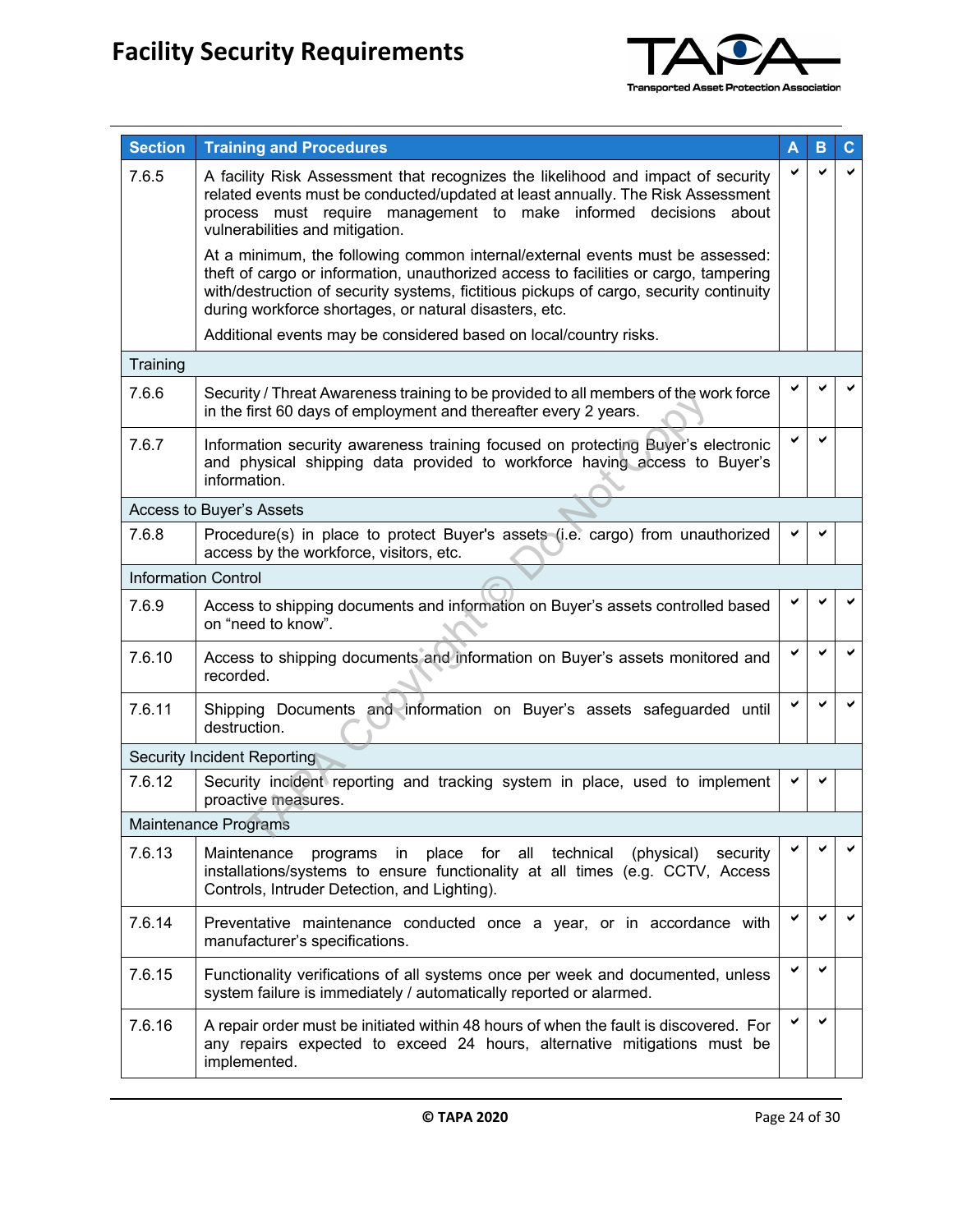

| <b>Section</b> | <b>Training and Procedures</b>                                                                                                                                                                                                                                                                                                                                       | Α | в |    |
|----------------|----------------------------------------------------------------------------------------------------------------------------------------------------------------------------------------------------------------------------------------------------------------------------------------------------------------------------------------------------------------------|---|---|----|
|                | <b>Contractor Orientation</b>                                                                                                                                                                                                                                                                                                                                        |   |   |    |
| 7.6.17         | LSP/Applicant to ensure all subcontractors/vendors are aware of and comply with<br>LSP/Applicant relevant security programs.                                                                                                                                                                                                                                         |   |   |    |
|                | Shipping and Receiving Records                                                                                                                                                                                                                                                                                                                                       |   |   |    |
| 7.6.18         | Shipping and Receiving Documents legible, complete and accurate (i.e. time, date,<br>signatures, driver, shipping and receiving personnel, shipment details and quantity,<br>$etc.$ ).                                                                                                                                                                               |   |   |    |
| 7.6.19         | LSP/Applicant must maintain records of all collections and proof of deliveries, for a<br>period of not less than two years, and make them available to loss investigations<br>as necessary.                                                                                                                                                                          |   |   |    |
| 7.6.20         | Proof of delivery must be provided in accordance with written agreement between<br>the Buyer and the LSP/Applicant, where Buyer requires, destination to notify origin<br>within the agreed timeframe of receipt of shipment, reconciling pre-alert shipment<br>details.                                                                                             |   |   |    |
|                | Pre-Alert Process in Place                                                                                                                                                                                                                                                                                                                                           |   |   |    |
| 7.6.21         | Where Buyer requires, pre-alert process applied to inbound and/or outbound<br>shipments is in place. Pre-alert details must be agreed by Buyer and LSP/Applicant.                                                                                                                                                                                                    |   |   |    |
|                | Suggested details include: departure time, expected arrival time, trucking company,<br>driver name, license plate details, shipment info (piece count, weight, bill-of-lading<br>number, etc.) and trailer seal numbers.                                                                                                                                             |   |   |    |
|                |                                                                                                                                                                                                                                                                                                                                                                      |   |   |    |
| <b>Section</b> | <b>Workforce Integrity</b>                                                                                                                                                                                                                                                                                                                                           | A | B | C. |
| 7.7            |                                                                                                                                                                                                                                                                                                                                                                      |   |   |    |
| 7.1            | Screening/Vetting/Background Checks (as allowed by local law)                                                                                                                                                                                                                                                                                                        |   |   |    |
| 7.7.1          | The LSP/Applicant must have a screening / vetting / background process that<br>includes at a minimum, past employment and criminal history checks. Screening /<br>vetting applies to all applicants, including employees and contractors. The<br>LSP/Applicant will also require an equivalent process be applied at contracting<br>companies supplying TAS workers. |   |   |    |

| <b>Section</b> | <b>Workforce Integrity</b>                                                                                                                                                                                                                                                                                                                                           | A | В |  |
|----------------|----------------------------------------------------------------------------------------------------------------------------------------------------------------------------------------------------------------------------------------------------------------------------------------------------------------------------------------------------------------------|---|---|--|
| 7.7            |                                                                                                                                                                                                                                                                                                                                                                      |   |   |  |
| 7.1            | Screening/Vetting/Background Checks (as allowed by local law)                                                                                                                                                                                                                                                                                                        |   |   |  |
| 7.7.1          | The LSP/Applicant must have a screening / vetting / background process that<br>includes at a minimum, past employment and criminal history checks. Screening /<br>vetting applies to all applicants, including employees and contractors. The<br>LSP/Applicant will also require an equivalent process be applied at contracting<br>companies supplying TAS workers. |   |   |  |
| 7.7.2          | TAS worker is required to sign declaration that they have no current criminal<br>convictions and will comply with LSP's/Applicant's security procedures.                                                                                                                                                                                                             |   |   |  |
| 7.7.3          | LSP/Applicant will have agreements in place to have required screening / vetting /<br>background information supplied by the agency and/or subcontractor providing TAS<br>workers or shall conduct such screening themselves. Screening must include<br>criminal history check and employment checks.                                                                |   |   |  |
| 7.7.4          | Procedure for dealing with applicant's/workforce's false declaration pre & post<br>hiring.                                                                                                                                                                                                                                                                           |   |   |  |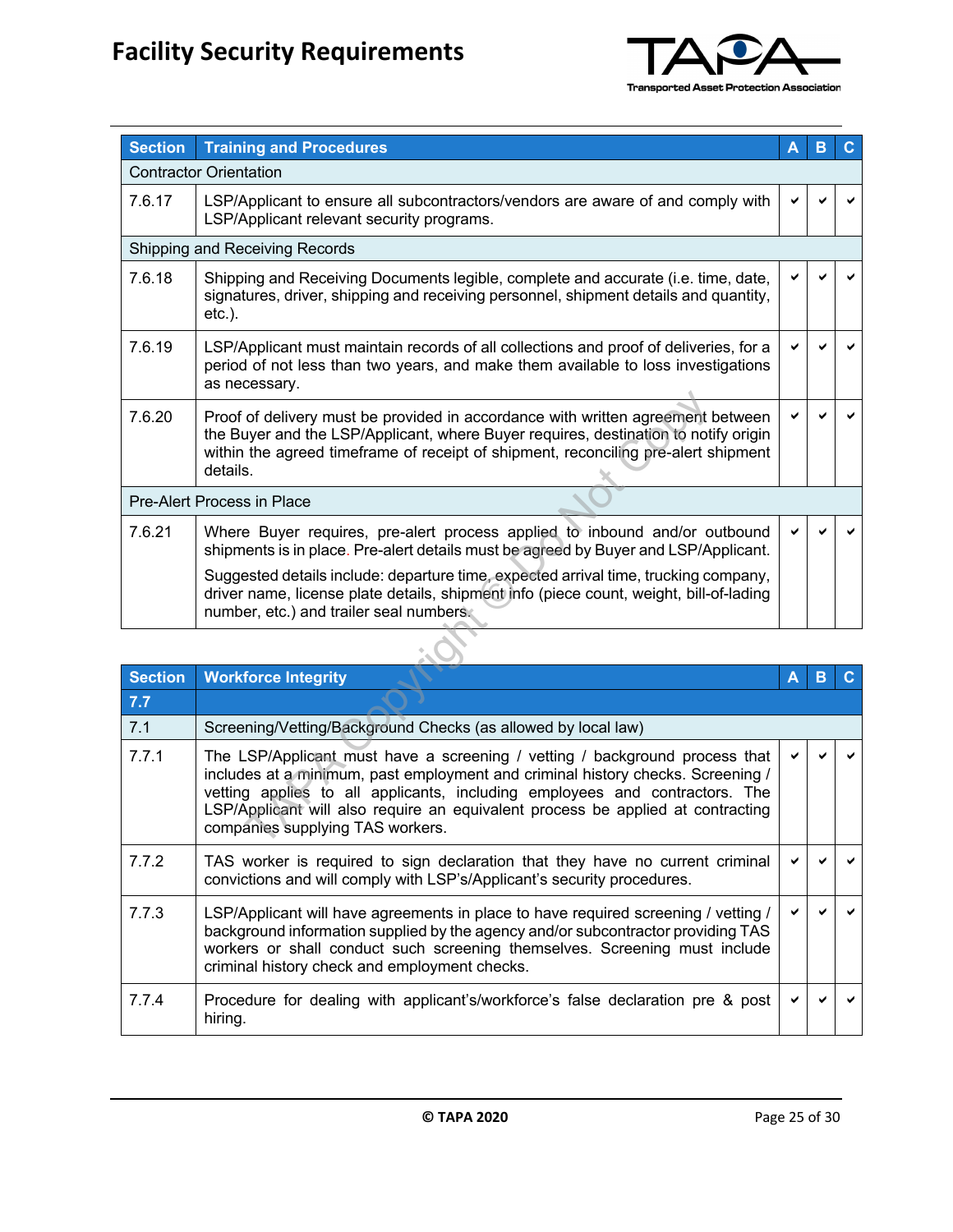

|       | <b>Section</b> Workforce Integrity                                                                                                                                             | Α | В |  |
|-------|--------------------------------------------------------------------------------------------------------------------------------------------------------------------------------|---|---|--|
|       | Termination or Rehiring of Workforce                                                                                                                                           |   |   |  |
| Note: | Termination includes both voluntary and involuntary separations—terminated and resigned<br>members of workforce.                                                               |   |   |  |
| 7.7.5 | Recover physical assets from terminated workforce to include company IDs, access<br>badges, keys, equipment, or sensitive information. Documented procedure<br>required.       |   |   |  |
| 7.7.6 | Protect Buyer's data: Terminate access for terminated workforce to physical or<br>electronic systems that contain Buyer's data (inventory or schedules) Procedure<br>required. |   |   |  |
| 7.7.7 | Workforce checklist in place for verification.                                                                                                                                 |   |   |  |
| 7.7.8 | Re-hiring: Procedures are in place to prevent LSP/Applicant from re-hiring<br>workforce if denial / termination criteria are still valid.                                      |   |   |  |
|       | Records are reviewed prior to re-hiring (Ex: background of previously<br>Note:<br>terminated personnel or – rejected applicants (previously denied employment).                |   |   |  |

## **8. Central Function Requirements (Only applicable for Multi-site certification)**

| 7.7.7          | Workforce checklist in place for verification.                                                                                                                                                                                                                                                                                                                                               |   |   |   |
|----------------|----------------------------------------------------------------------------------------------------------------------------------------------------------------------------------------------------------------------------------------------------------------------------------------------------------------------------------------------------------------------------------------------|---|---|---|
| 7.7.8          | Re-hiring: Procedures are in place to prevent LSP/Applicant from re-hiring<br>workforce if denial / termination criteria are still valid.                                                                                                                                                                                                                                                    |   |   |   |
|                | Note: Records are reviewed prior to re-hiring (Ex. background of previously<br>terminated personnel or - rejected applicants (previously denied employment).                                                                                                                                                                                                                                 |   |   |   |
|                | <u> 3. Central Function Requirements (Only applicable for Multi-site certification)</u>                                                                                                                                                                                                                                                                                                      |   |   |   |
|                |                                                                                                                                                                                                                                                                                                                                                                                              |   |   |   |
| <b>Section</b> | <b>Central Function</b>                                                                                                                                                                                                                                                                                                                                                                      | A | B | C |
| 8.1            | <b>General</b>                                                                                                                                                                                                                                                                                                                                                                               |   |   |   |
| 8.1.1          | There is a central function to manage the security management system for all sites<br>as defined in the scope of the Multi-site certification.                                                                                                                                                                                                                                               | ✓ |   |   |
| 8.1.2          | All sites shall have a legal or contractual relationship with the central function.                                                                                                                                                                                                                                                                                                          | ✔ | ✔ | ✔ |
| 8.1.3          | A single security management system is established to ensure that all its sites<br>within the system are meeting the requirements of the applicable TAPA Security<br>Standard.                                                                                                                                                                                                               | ✔ |   | ◡ |
| 8.1.4          | The central function and its management system shall be subject to internal audits<br>to ensure continued compliance to TAPA Standards.                                                                                                                                                                                                                                                      | ✔ | ✔ | ✔ |
| 8.1.5          | The central function shall carry out audits of the various sites to provide the<br>confidence and assurance that the security management system at all sites within<br>the system are meeting the requirements of the applicable Standard and are<br>capable of achieving its intended results for all sites involved. The audits must be<br>done with the appropriate TAPA audit templates. | ✔ | ✔ | ✔ |
| 8.1.6          | The central function shall have the authority and rights to require all sites comply to<br>TAPA Security Standards and to implement corrective and preventative actions as<br>needed.                                                                                                                                                                                                        | ✓ |   |   |
|                | Note: Where applicable this should be set out in the formal agreement between the<br>central function and the sites.                                                                                                                                                                                                                                                                         |   |   |   |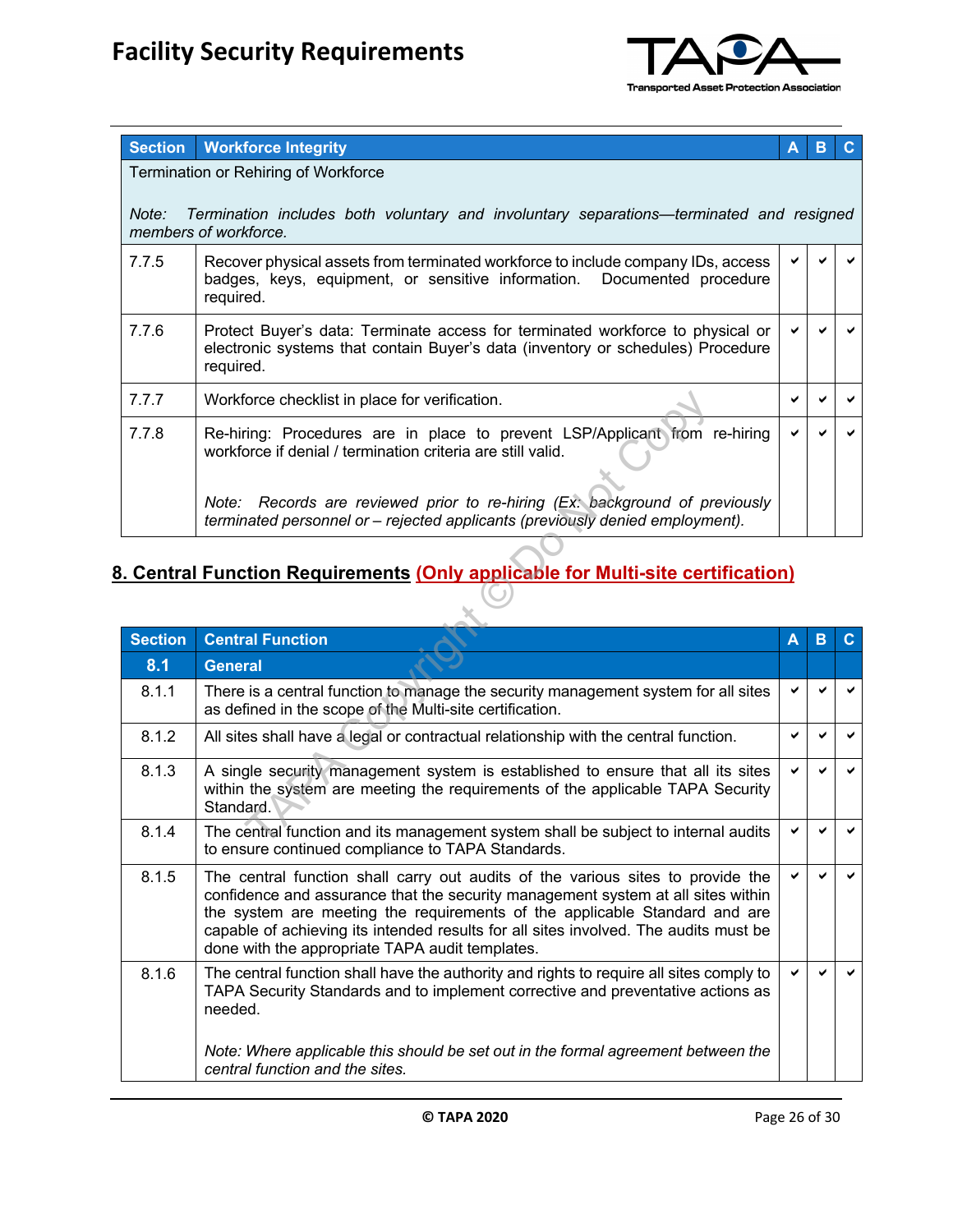

| <b>Section</b> | <b>Central Function</b>                                                                                                                                                                                                              | Α            | в | С |
|----------------|--------------------------------------------------------------------------------------------------------------------------------------------------------------------------------------------------------------------------------------|--------------|---|---|
| 8.2            | <b>Policies and Procedures</b>                                                                                                                                                                                                       |              |   |   |
| 8.2.1          | The central function shall maintain documented policies and procedures for its<br>security management systems that are applicable for all its sites.                                                                                 | ✔            | ✔ |   |
| 8.2.2          | The central function shall ensure that appropriately policies and procedures are<br>updated, communicated, deployed and implemented by all sites as required.                                                                        | ✔            | ✔ | ✓ |
| 8.2.3          | The policies and procedures shall be maintained and are easily accessible by all<br>sites as required.                                                                                                                               | $\checkmark$ | ✓ | ✓ |
| 8.3            | Self-Assessment audit report carried out for all sites                                                                                                                                                                               |              |   |   |
| 8.3.1          | The central function shall mandate all sites to carry out self-assessment and all self-<br>assessment reports shall be submitted to the central function for records and<br>reviews.                                                 |              |   |   |
| 8.3.2          | The central function shall ensure that all SCARs from the self-assessment and<br>audits are appropriately closed to improve its security management systems.                                                                         | ✔            | ✔ |   |
| 8.3.3          | All sites shall submit progress updates and reports on all outstanding SCARs to the<br>central function. The central function shall escalate to the LSP's/Applicant's<br>management if SCARs are not completed before its due dates. | $\checkmark$ | ✓ | ✓ |
| 8.4            | Records of inspections, logs (visitor logs, Driver log,), 7-point inspections                                                                                                                                                        |              |   |   |
| 8.4.1          | The central function shall have procedures in place to ensure all sites maintain<br>records of inspections, visitor logs, driver logs and 7-point inspection etc.                                                                    |              |   |   |
| 8.5            | <b>Risk Assessments of all the sites</b>                                                                                                                                                                                             |              |   |   |
| 8.5.1          | The central function shall have procedures in place to ensure that appropriate risk<br>assessments and management are done on all the sites and its records are<br>maintained.                                                       | ✔            |   |   |
| 8.6            | <b>CCTV and alarm layout of the sites</b>                                                                                                                                                                                            |              |   |   |
| 8.6.1          | The central function shall have procedures in place that ensures that all sites review<br>and maintain documents on all physical security systems like CCTV and alarm<br>layout.                                                     | $\checkmark$ | ✔ |   |
| 8.7            | <b>Alarm and Access Control records</b>                                                                                                                                                                                              |              |   |   |
| 8.7.1          | The central function shall have procedures in place that ensure that all Alarm and<br>Access Control systems are maintained and tested to ensure their operational<br>effectiveness.                                                 |              |   |   |
| 8.7.2          | The central function shall have procedures in place that all sites maintain records<br>of all intrusion detection and access control testing and incidents.                                                                          | ✔            | ✔ |   |
| 8.8            | <b>Training records</b>                                                                                                                                                                                                              |              |   |   |
| 8.8.1          | The central function shall have procedures in place to ensure that all sites maintain<br>proper training records on security management training of its employees.                                                                   |              |   |   |
| 8.8.2          | The central function shall have procedures in place to ensure all sites maintain<br>security training records of all site personnel.                                                                                                 |              |   |   |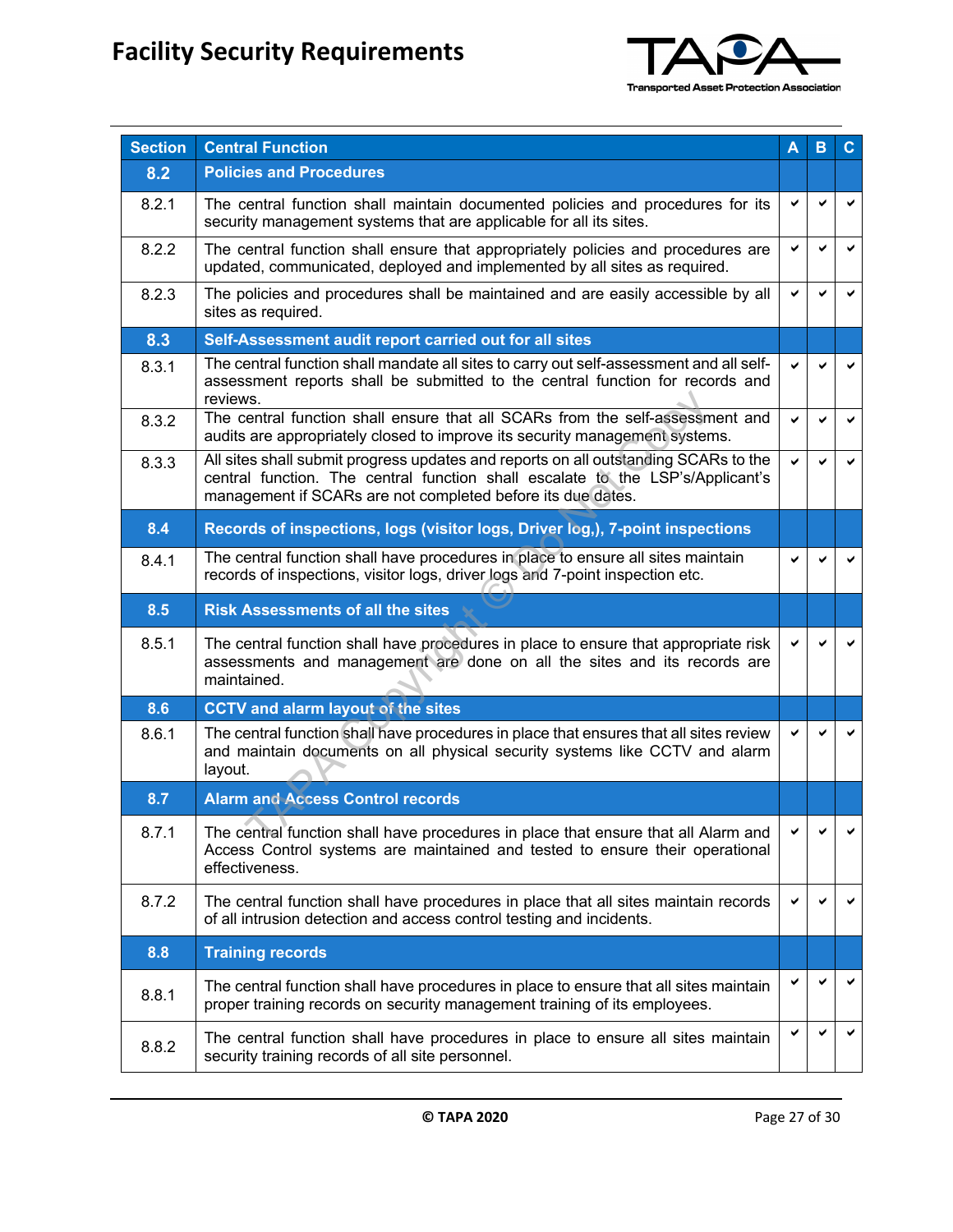

| <b>Section</b> | <b>Central Function</b>                                                                                                                                                                                                            | Α | В |  |
|----------------|------------------------------------------------------------------------------------------------------------------------------------------------------------------------------------------------------------------------------------|---|---|--|
| 8.9            | <b>Screening/ vetting records</b>                                                                                                                                                                                                  |   |   |  |
| 8.9.1          | The central function shall have procedures in place to ensure that all sites perform<br>the screening and vetting of records at regular intervals to ensure the integrity and<br>effectiveness of the security management systems. |   |   |  |
| 8.9.2          | The central function shall have procedures in place to ensure records of reviews<br>including its findings and corrective/preventive 8.1.6 actions are maintained.                                                                 |   |   |  |
| 8.10           | Management Review to evaluate the self-audits; SCARs raised; any losses,<br>thefts; Risk Assessments.                                                                                                                              |   |   |  |
| 8.10.1         | The central function shall conduct regular management review to ensure the<br>compliance, effectiveness and improvement to its security management systems.                                                                        |   |   |  |
| 8.10.2         | The management reviews shall, amongst others, cover effectiveness of self-audits,<br>SCARs closures, risk assessments, incidents and improvement actions.                                                                          |   |   |  |
| 8.10.3         | The central function shall maintain records of all management reviews.                                                                                                                                                             |   |   |  |

#### **9.0. IT and Cyber Security Threat– Enhanced Option**

| 8.10.2         | The management reviews shall, amongst others, cover effectiveness of self-audits,<br>SCARs closures, risk assessments, incidents and improvement actions.                                                                                                                                                                                                                                                                                                                                                                                                                                                                                              | ✔ |   |
|----------------|--------------------------------------------------------------------------------------------------------------------------------------------------------------------------------------------------------------------------------------------------------------------------------------------------------------------------------------------------------------------------------------------------------------------------------------------------------------------------------------------------------------------------------------------------------------------------------------------------------------------------------------------------------|---|---|
| 8.10.3         | The central function shall maintain records of all management reviews.                                                                                                                                                                                                                                                                                                                                                                                                                                                                                                                                                                                 | ✓ | ✓ |
|                | .0. IT and Cyber Security Threat- Enhanced Option<br>FSR includes optional Cyber Security Threat enhancements that are deemed a<br>higher level of protection and can be used in addition to the modules. This optional<br>enhancement is intended to be selected by the LSP/Applicant and/or their Buyer<br>as additional requirements for their operational security needs. When this optional<br>enhancement is selected in the pre-certification assessment to be part of the<br>certification audit, all requirements become mandatory.                                                                                                           |   |   |
| <b>Section</b> | <b>IT and Cyber Security Threat-Enhanced Option</b>                                                                                                                                                                                                                                                                                                                                                                                                                                                                                                                                                                                                    |   |   |
| 9.             | <b>Mandatory requirements</b>                                                                                                                                                                                                                                                                                                                                                                                                                                                                                                                                                                                                                          |   |   |
| 9.1            | The LSP/Applicant must have security policies for IT and cyber threat. The policies can be<br>separate or in a combined document. The policies must explain: -<br>The actions of the LSP/Applicant to identify and respond to threats.<br>$1_{-}$<br>The policies and procedures in place to protect, detect, test, and respond to<br>2 <sub>1</sub><br>security events.<br>3. The methods for the recovery of IT systems and/or data.<br>The communications protocol to Buyers/Clients to mitigate supply chain impact<br>4.<br>within 24 hours of knowledge of incident.<br>How the policies are reviewed annually and updated as appropriate.<br>5. |   |   |
| 9.2            | The LSP / Applicant must deliver information awareness training to all employees.<br>This training must: -<br>1. Cover the roles and responsibilities that computer users have in maintaining<br>security and the associated benefits.<br>2. Have a system in place that ensures records of persons receiving training are<br>maintained and retained for a minimum of 2 years.                                                                                                                                                                                                                                                                        |   |   |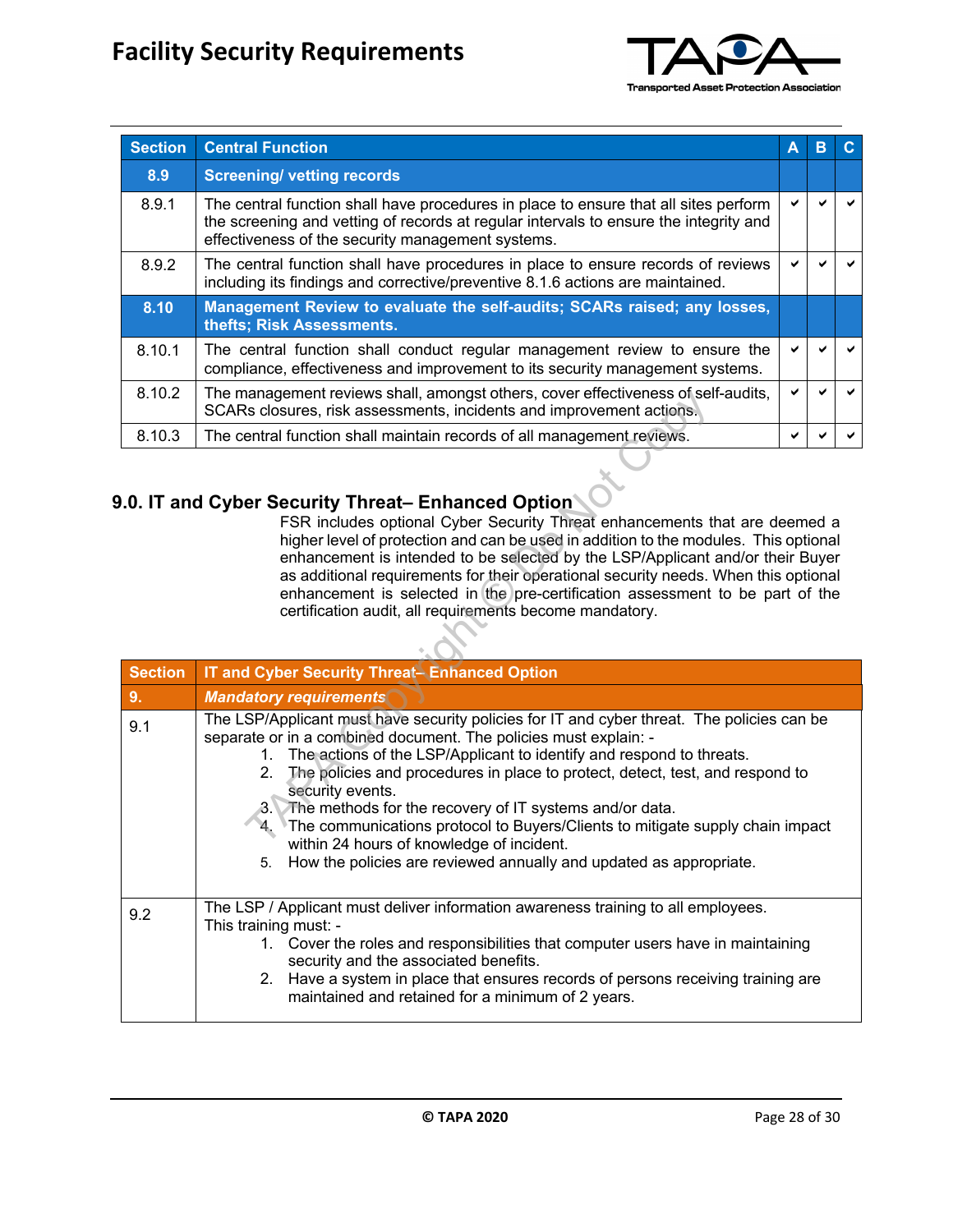

| <b>Section</b> | IT and Cyber Security Threat-Enhanced Option                                                                                                                                                                                                                                                                                                                                                                                                                                                                                                                                                                                                                                                                                                                                   |
|----------------|--------------------------------------------------------------------------------------------------------------------------------------------------------------------------------------------------------------------------------------------------------------------------------------------------------------------------------------------------------------------------------------------------------------------------------------------------------------------------------------------------------------------------------------------------------------------------------------------------------------------------------------------------------------------------------------------------------------------------------------------------------------------------------|
| 9.3            | The LSP/Applicant must have a written policy in place for ensuring Cyber Security measures<br>are in place with sub-contractors and /or vendors that ensure:<br>1. LSP's/Applicant's Cyber Security requirements are communicated to<br>subcontractors and /or vendors and embedded in agreements.<br>2. Where subcontractors and /or vendors do not recognise or refuse to adopt<br>LSP's/Applicant's Cyber Security requirements, measures are documented and in<br>place that mitigate the risks to the LSP's/Applicant's Cyber Security requirements<br>and their customers.                                                                                                                                                                                               |
| 9.4            | The LSP/Applicant must have a Power Interruption Mitigation plan (e.g. alternative power<br>supply or backup generator), that ensures power is routed to critical IT systems (identified in<br>the local risk assessment) for a minimum of 48 hours.                                                                                                                                                                                                                                                                                                                                                                                                                                                                                                                           |
| 9.5            | LSP's / Applicant's Information Systems must have licensed anti-virus and anti-malware<br>software installed. The anti-virus and anti-malware software must contain the latest updates.                                                                                                                                                                                                                                                                                                                                                                                                                                                                                                                                                                                        |
| 9.6            | LSP / Applicant must have appropriate IT Disaster Recovery Plan (DRP) for recovering from<br>compromised system attacks, including but not limited to, all necessary data and software<br>back-up and recovery arrangements.                                                                                                                                                                                                                                                                                                                                                                                                                                                                                                                                                   |
| 9.7            | LSP's / Applicant's Information Systems must be backed up. Such backups must be tested<br>regularly, and backup data must be encrypted and transferred to a secondary, off site<br>location.                                                                                                                                                                                                                                                                                                                                                                                                                                                                                                                                                                                   |
| 9.8            | LSP / Applicant must implement a policy for all user accounts to manage and control access<br>to Information Systems by using unique individual identifiers and strong passwords.<br>Procedures in place to ensure:<br>1. Password compliance audit program in place.<br>2. An initial unique password must be assigned to each new account at the time of<br>creation.<br>3. Initial passwords cannot contain the user's name, identification number or otherwise<br>follow a standard pattern based on user information.<br>4. Passwords will be communicated to users in a secure manner, and only after<br>validating the identity of the user.<br>5. Users must be required to change passwords on initial login.<br>6. Passwords must be changed at least every 90 days. |
|                |                                                                                                                                                                                                                                                                                                                                                                                                                                                                                                                                                                                                                                                                                                                                                                                |